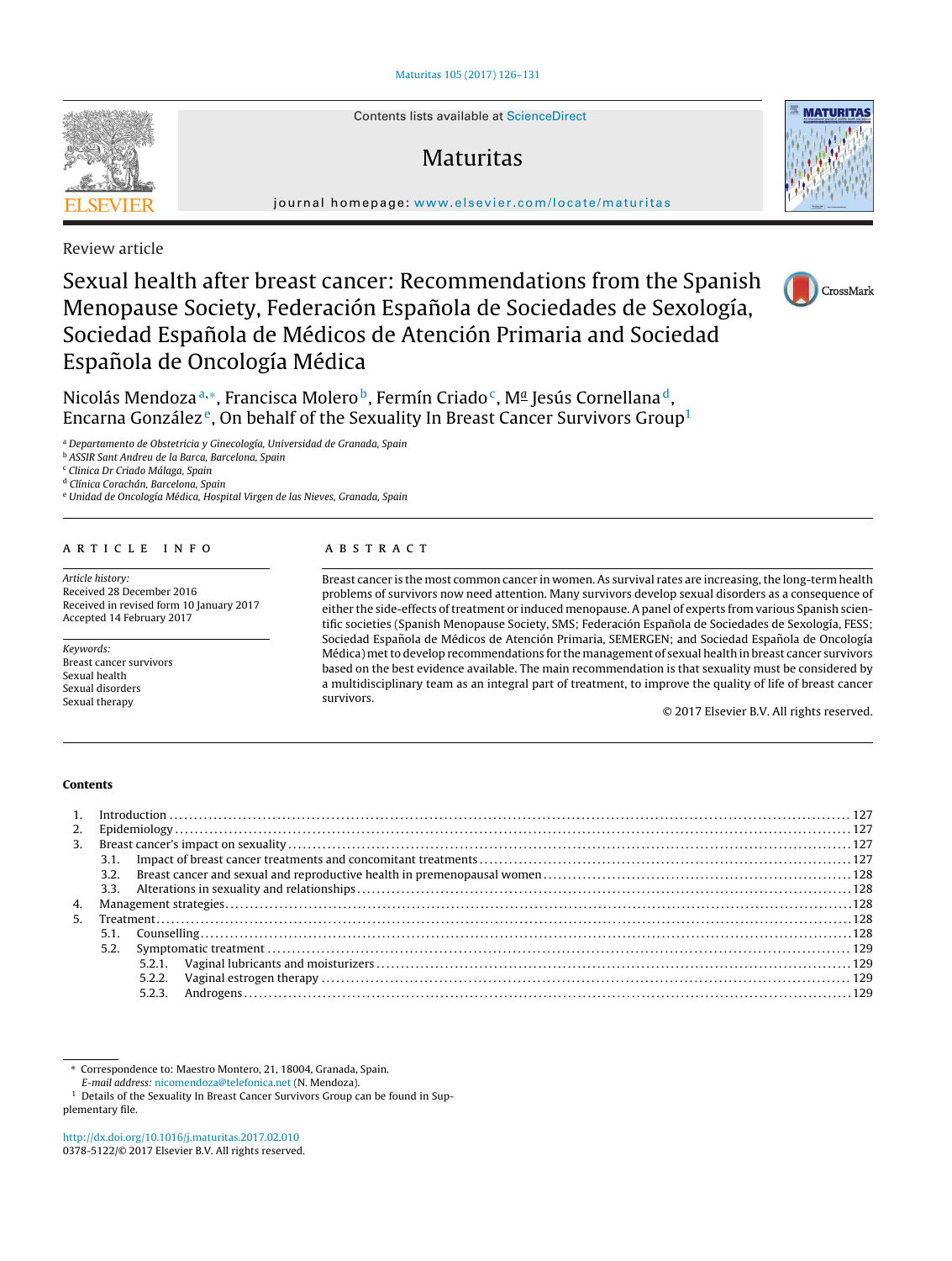# **1. Introduction**

More than 20,000 new cases of breast cancer are diagnosed annually in Spain. Breast cancer is the most common type of cancer in women (28.7% of all cancers) and is the leading cause of cancer death in Spanish women (15.5%) [\[1\].](#page-4-0) Nonetheless, mortality is decreasing because of early-detection programmes and advances in treatment. Consequently, the long-term health of survivors now needs to be addressed  $[2]$ . Although the definition of survival can vary considerably, the Spanish Menopause Society (SMS) has endorsed the very broad definition proposed by the National Cancer Institute, which considers survival to be any time after diagnosis [\[3\].](#page-4-0)

All of the physical and emotional changes inherent to breast cancer can influence sexuality. Unfortunately, health professionals may not fully address these changes because they are focused on their patients' survival  $[4-6]$  and forget the psychosocial, cultural, emotional and relational dimensions of health, and the importance of sexual health [\[7,8\].](#page-4-0) This position paper aims to present recommendations for the management of sexual problems in breast cancer survivors.

A panel of experts from various Spanish scientific societies (Spanish Menopause Society, SMS; Federación Española de Sociedades de Sexología, FESS; Sociedad Española de Médicos de Atención Primaria, SEMERGEN; and Sociedad Española de Oncología Médica) met to develop recommendations for the management of sexual health of women with breast cancer based on the best evidence available. The recommendations are based on the GRADE (Grading of Recommendations Assessment, Development and Evaluation) system [\[9\].](#page-4-0) The present article analyses the factors that impact the sexual health of women with breast cancer and presents the recommendations.

# **2. Epidemiology**

The sexuality of breast cancer survivors has not been well studied. Sexual dysfunction is common among women with breast cancer (occurring in 25–66% of cases), particularly in those who are receiving chemotherapy in the immediate postoperative period and those who experience vaginal dryness. The most frequent problem is decreased sexual interest (49.3%), followed by dyspareunia (35–38%), concerns about body image, and problems with sexual desire (10–14%), arousal (5%) and orgasm (5%) [\[10,11\].](#page-4-0) However, most studies have not assessed sexuality before cancer diagnosis, making it difficult to identify the effects of breast cancer and its treatment per se [\[12–14\].](#page-4-0)

# **3. Breast cancer's impact on sexuality**

Most studies of the sexual health of women with breast cancer have focused on biomedical aspects such as the physiological and hormonal repercussions of cancer and its treatments in terms of sexual response; where the psychosocial and relational aspects have been studied, the focus has generally been on anxiety, stress or altered body image after breast cancer treatment, rather than sexuality. Studies of the experiential and cultural aspects of sexuality in breast cancer survivors would require the consideration of concepts such as sexual attractiveness, its plasticity in relation to body image, the internalization of gender role and self-demands regarding relationships, and would force more open, specialized and less prescriptive communication between professionals and patients [\[15\].](#page-4-0)

Breast cancer and its treatments can produce physical sequelae that affect a woman's body image. However, relationship concerns, depression and increasing age are important influences in the development of sexual dysfunction in breast cancer survivors [\[16\].](#page-4-0) Thus, not surprisingly, some psychological interventions (mindfulness-based approaches, expression of positive emotions, spiritual interventions, hope therapy and meaning-making interventions) can improve quality of life (QoL) and well-being [\[17\]](#page-4-0) and, pari passu, sexual health.

# 3.1. Impact of breast cancer treatments and concomitant treatments

Breast cancer treatments include surgery, radiotherapy, chemotherapy and adjuvant endocrine therapy. They often cause major physical changes (hair loss, breast or chest disfigurement, lymphedema, changes in skin texture, ovarian failure, vaginal irritation, hot flashes and weight gain or loss) which generate feelings of vulnerability and a loss of self-esteem and femininity [\[16\].](#page-4-0)

The degree to which surgery affects sexual function depends on the type of intervention (breast-conserving surgery, mastectomy, axillary node removal). The impact of surgery is greater when the surgery is more radical and when a woman has had less involve-ment in treatment decisions [\[18\].](#page-4-0) A prospective study found that significantly more women reported sexual dysfunction and problems with sexual desire, arousal and orgasm after mastectomy than after breast-conserving surgery [\[19\].](#page-4-0) Lymphedema after axillary lymph node removal occurs in up to 30% of women and in 3% of patients undergoing sentinel node excisions it can be a long-term problem [\[9\].](#page-4-0) While breast reconstruction allows aesthetic restoration, sexuality may still be compromised because of loss of breast sensitivity [\[20–22\].](#page-4-0)

Sexual health suffers after chemotherapy and adjuvant endocrine treatment, especially when aromatase inhibitors (AIs) are used, as these can cause hypoestrogenism and vaginal atrophy [\[23,24\].](#page-4-0) Radiotherapy can cause tiredness and skin erythema, as well as swelling and so breast asymmetry.

Breast cancer survivors are commonly prescribed antidepressants (typically serotonin reuptake inhibitors or serotonin and norepinephrine reuptake inhibitors) and these may also impair sexual function [\[25,26\].](#page-4-0)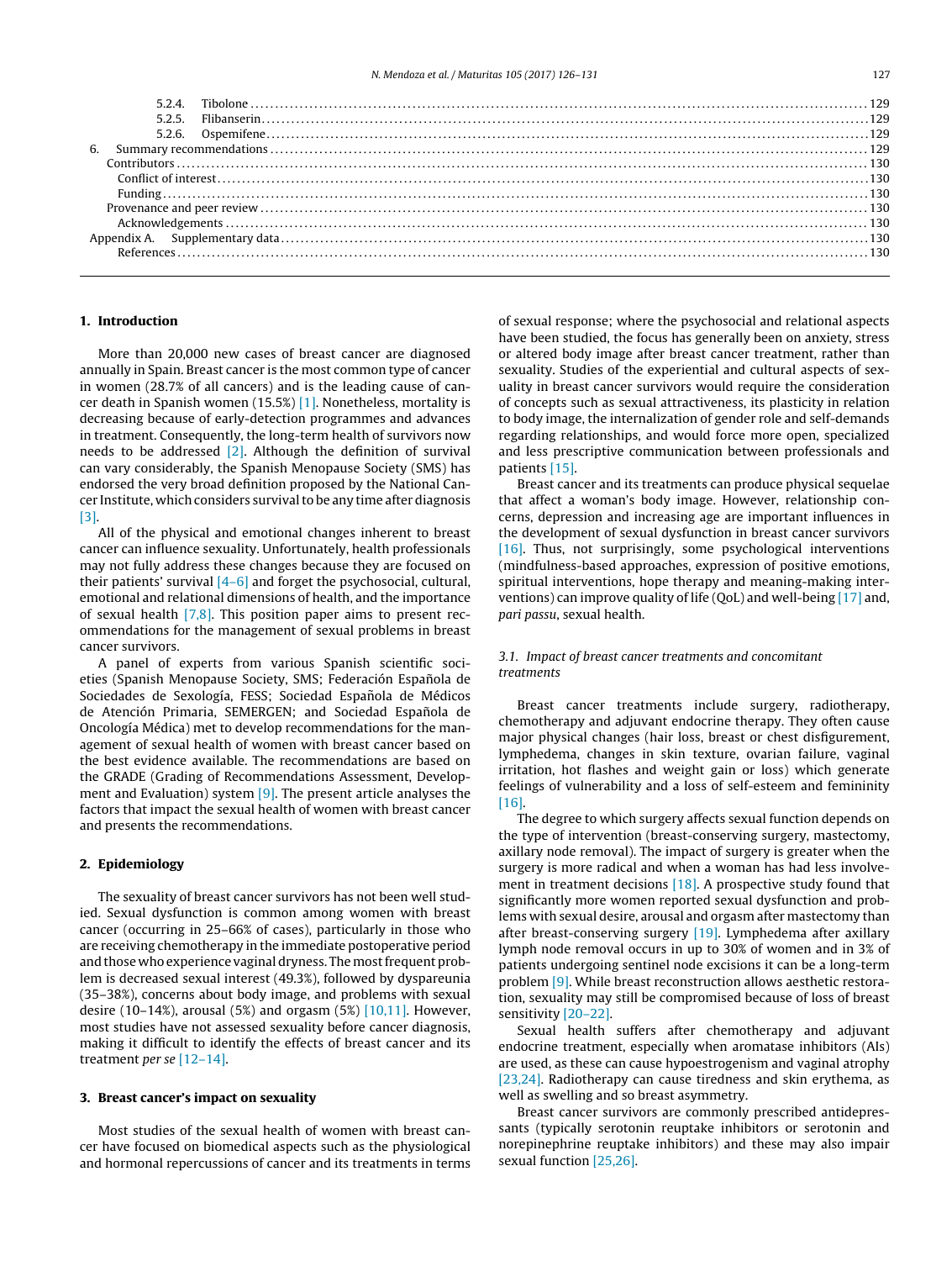# 3.2. Breast cancer and sexual and reproductive health in premenopausal women

Breast cancer in premenopausal women tends to be more aggressive and usually requires adjuvant treatment. Younger women also suffer more severe disruption of body image, anxiety, sleep disorders, dissatisfaction with relationships and fear of relapse. In this context, these women are more prone to worse sexual health than older women [\[27,28\].](#page-4-0) Furthermore, chemotherapy induces ovarian failure in more than 80% of women over 40 and in more than 20% of women over 30 [\[29\].](#page-4-0) It is therefore important to discuss oocyte cryopreservation, especially with younger women, before chemotherapy or prophylactic oophorectomy [\[30\].](#page-4-0)

Most guidelines recommend postponing pregnancy for at least two years after the breast cancer is treated, depending on the stage and the treatment received  $[31,32]$ , although for women with localised disease early conception is unlikely to worsen prognosis [\[33,34\].](#page-5-0) In addition, ovarian stimulation is not contraindicated, and women with breast cancer who are positive for hormone receptors may receive tamoxifen or AI during stimulation [\[35\].](#page-5-0)

#### 3.3. Alterations in sexuality and relationships

The impact of breast cancer on sexual health is higher in women with a history of psychological problems, with especially negative perceptions and expectations regarding their disease, low levels of social and family support and poor relationships [\[16\].](#page-4-0) Relationship quality can be considered the most important predictor of sexual satisfaction, function and desire after breast cancer, even greater than the degree of bodily damage caused by treatment [\[36\].](#page-5-0)

Partners of breast cancer survivors also experience psychological and emotional stress. Apart from dealing with their partner's diagnosis and treatment, they may suddenly become carers, and this may have repercussions on their own quality of life and employment status, which in turn might affect their own sexual health  $[8,37]$ . It is therefore important that both partners are offered information and counselling and participate in decisions about treatment [\[38,39\].](#page-5-0) However, where breast cancer survivors do not wish to involve their partners, this must be respected.

# **4. Management strategies**

The purpose of management is to minimize sexual and relationship problems. Discussing sexual health and the woman's personal future beyond breast cancer is a therapeutic act in itself and can increase confidence in surviving the disease. Management can be undertaken either in already planned visits for breast cancer treatment or at other times.

Semi-structured interviews and questionnaires can facilitate evaluation and management. We recommend the use of validated questionnaires such as the Female Sexual Function Index (FSFI), EVAS-M or SF-36 or the Cervantes Scale [\[40,41\].](#page-5-0)

We also recommend assessment and the offering of help for sexual health at the three following time points [\[42–44\],](#page-5-0) bearing in mind that breast cancer treatment in itself will take priority.

- before surgery or preoperative chemotherapy, to asses current sexual health and psychosocial support
- after surgery and after the postoperative radio-chemotherapy or adjuvant endocrine therapeutic strategies have been determined
- 6–9 months after surgery, to evaluate current problems, decide a management strategy and assess the need for subsequent visits.

#### **5. Treatment**

Few randomized controlled trials have evaluated treatments for sexual dysfunction in breast cancer survivors, and these are limited by small sample sizes and conflicting results [\[45\].](#page-5-0) We recommend that any advice should be given by a multidisciplinary team that includes oncologists, nurses, psychologists, psychiatrists and sex therapists, if possible.

# 5.1. Counselling

Health professionals can play a key role in managing sexual health problems in breast cancer survivors [\[46\].](#page-5-0) One method for identifying sexual problems is the PLISSIT model. This model centres on permission (to discuss the subject), limited information (not overwhelming the patient), specific advice (accurate and practical information) and intensive therapy (if referral to a specialist is needed)  $[47,48]$ . A non-judgemental approach and use of easily understandable language are advised  $[49]$ . It is best to refer women with severe sexual dysfunction to a specialist health professional.

Health professionals should ask open-ended questions and encourage women to ask questions. A good opening for the discussion could be as follows: "It's normal that at some point you worry about how breast cancer will affect your sex life and your relationships."

The information provided should be tailored to the needs of the woman, and misconceptions identified [\[50\].](#page-5-0) Points to cover include:

- Considering that sex is not important in a relationship.
- Maintaining a sexual relationship because of the patient's fear of being abandoned by the partner.
- Ignoring sexual problems and believing that they will solve themselves.
- Giving more importance to the pleasure of the partner than to that of the woman herself.
- Comparing current sex life with that previously achieved or with that of unaffected women (it may still be satisfactory even if it is not as good as it was).
- Living with sexuality but avoiding emotions (considered negative), and thereby reducing sex to a solely physical experience.

Specific tips for improving sexual activity and sex interaction [\[17,50\]](#page-4-0)

- Exercises (Kegel) or sensory massage to regain confidence in the sexual response.
- Making time to improve the quality of emotional and eroticsexual interaction with partner(s).
- Spending time with the partner and engaging in shared leisure activities.
- Renegotiating the type of sexual activity performed (vaginal intercourse is not imperative).
- Use of massage oils, lubricants or vibrators.

The inclusion of the partner in support or sex therapy programmes is considered to be essential, as most strategies to overcome sexual difficulties are based on couple relationships. This is especially important for younger women whose partners are less well prepared to cope with the woman's illness or with childcare [\[7,8,14\].](#page-4-0)

Couple-based sex therapy appears to be an effective and accepted treatment for addressing sexual problems in breast cancer patients. These interventions were associated with improvements in sexual physiology, functioning, self-image and relationships, as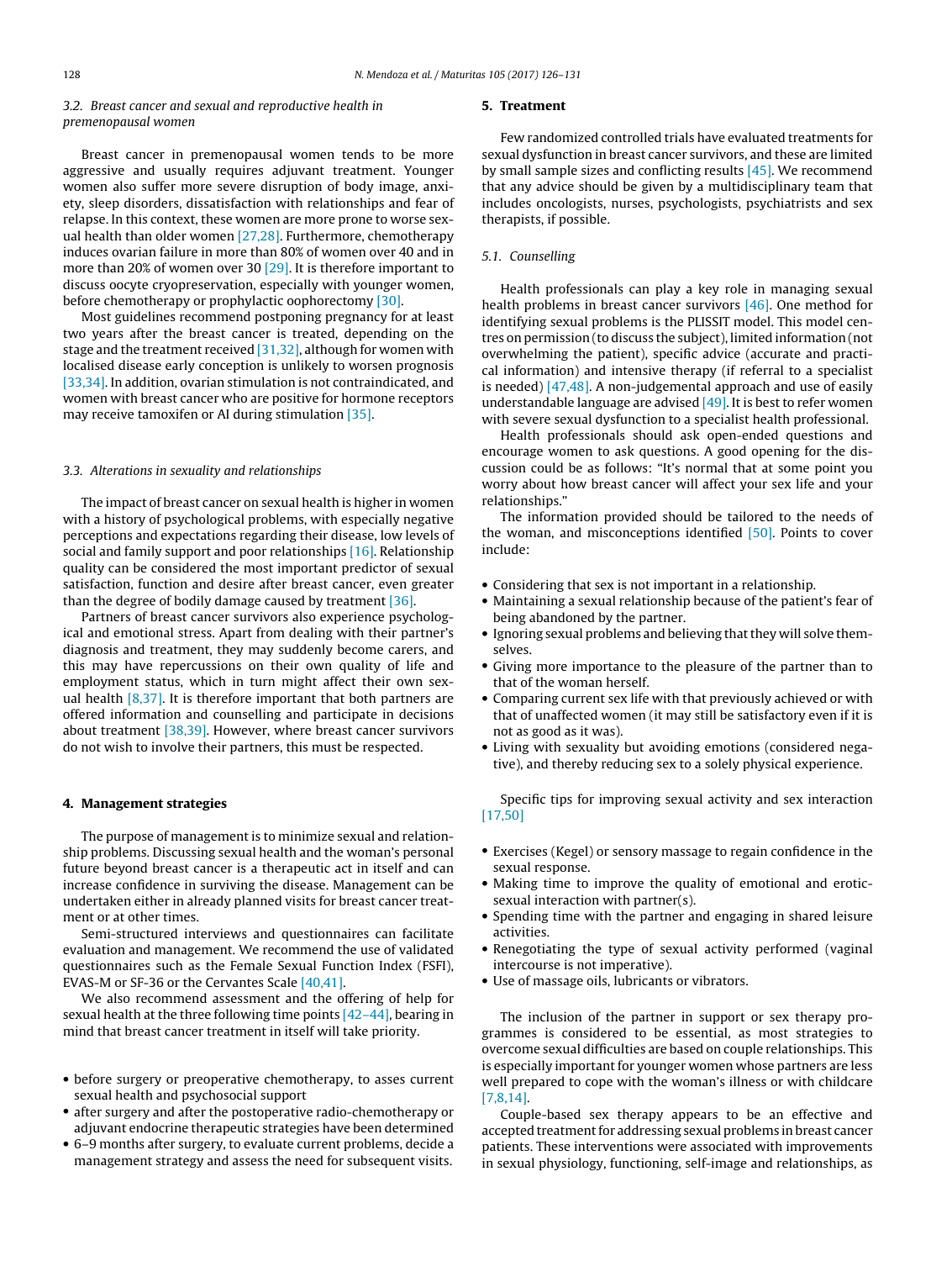well as improved psychological well-being of both breast cancer survivors and their partners [\[51\].](#page-5-0)

# 5.2. Symptomatic treatment

#### 5.2.1. Vaginal lubricants and moisturizers

Non-hormonal vaginal lubricants and moisturiser creams are generally considered to be the treatment of choice in breast cancer survivors.

Women undergoing chemotherapy, particularly younger women, are more likely to suffer from vaginal dryness, dyspareunia, decreased libido and difficulty in reaching orgasm. Although there is limited evidence in breast cancer survivors, vaginal moisturizers and lubricants are effective in treating dyspareunia and vaginal dryness when used regularly (3–5 times per week). There are three types of vaginal moisturizers and lubricants: pectin-based, water-based and those containing polycarbophil gels [\[52\].](#page-5-0)

One randomised controlled trial evaluating a lactic acid-spiked gel showed improvements in scores on both the Vaginal Health Index (mean  $5.00 \pm 0.816$  vs  $16.98 \pm 3.875$ , p < 0.001) and the Vaginal Maturation Index (mean  $51.18 \pm 3.753$  vs  $47.87 \pm 2.728$ , p < 0.001) at 12 weeks. The vaginal gel also reduced vaginal irritation, dryness and dyspareunia, although confirmatory studies are required [\[53\].](#page-5-0)

The OVERcome study (Olive Oil, Vaginal Exercise and MoisturizeR) resulted in significant improvements in dyspareunia, sexual function and quality of life over time (all P < 0.001) in breast cancer survivors. Maximum benefits were observed at week 12 [\[54\].](#page-5-0)

Furthermore, a randomized trial in 52 tamoxifen users who complained of vaginal dryness found that polyacrylic acid was superior to a lubricant in treating sexual dysfunction [\[55\].](#page-5-0)

In some cases, vaginal dilators, vibrators, self-stimulation techniques and pelvic floor relaxation exercises may also be useful [\[56\].](#page-5-0)

#### 5.2.2. Vaginal estrogen therapy

The decision to use vaginal estrogen therapy (VET) should be made on an individual basis, considering the patient's tumour characteristics, symptoms, risk factors and other potential benefits. In the last ACOG Committee Opinion paper, the use of VET in breast cancer survivors was recommended only for patients who are unresponsive to non-hormonal remedies. There have been no clinical trials of VET in breast cancer survivors. Women with very pronounced vaginal symptoms may be treated with local, low-dose estrogens, which show minimal systemic absorption. However, such treatments should be avoided or used for only very short periods oftime in women who are taking aromatase inhibitors [\[57\].](#page-5-0)

VET, which is available as tablets, creams or rings, is very effective for the treatment of genital atrophy. Early systemic absorption when the vaginal epithelium is atrophic is a potential safety concern, though blood levels decline with continued use. A study of six women taking aromatase inhibitors, treated with vaginal estradiol 25 mcg tablets (a preparation no longer in use and now replaced with a 10mcg dose) found that serum estradiol levels rose from 5 pmol/l or less at baseline to a mean 72 pmol/l at 2 weeks. By 4 weeks this had decreased to <35 pmol/l in the majority (median 16 pmol/l) although significant further rises were seen in two women [\[58\].](#page-5-0)

Although no breast recurrences have been documented with VET, estriol instead of estradiol has been proposed as a better option in breast cancer survivors because it has a faster clearance [\[59\].](#page-5-0)

There are no data on interactions between VET and tamoxifen or aromatase inhibitors. Tamoxifen shows anti-estrogenic effects in premenopausal women but weak estrogenic effects on the vagina in postmenopausal women, although some also experience vaginal atrophy.

In our opinion, it is reasonable to use low doses of VET in tamoxifen users who suffer from vaginal dryness. The small amount that is absorbed is likely to be blocked by tamoxifen. However, we suggest not using VET in those taking aromatase inhibitors, as systemic estrogen levels should be minimised in this group.

## 5.2.3. Androgens

There are limited data on the use of topical testosterone in women with breast cancer, but no increases in estrogen levels in peripheral blood have been observed in women taking aromatase inhibitors [\[59\].](#page-5-0) Systemic testosterone has been used in various forms (oral, implant or transdermal patch or gel) for many decades to improve sexual desire but data in breast cancer survivors are limited [\[60\].](#page-5-0)

The use of dehydroepiandrosterone (DHEA) has been proposed to treat vulvovaginal atrophy due to its intracellular transformation in estrogens. Clinical improvements in postmenopausal women have been observed with the use of vaginal DHEA, although there are no data in breast cancer survivors [\[61\].](#page-5-0)

A 12-week randomized study of women taking aromatase inhibitors with early-stage breast cancer examined the use of intravaginal testosterone (IVT) cream and an estradiol-releasing vaginal ring (7.5  $\mu$ g/day). Of the 75 who started the study, 69 completed treatment. The mean (range) baseline E2 level was 20 (<2–127) pg/mL. At baseline, E2 was above the postmenopausal range (>10 pg/mL) in 28 of the 75 women (37%). Persistent E2 elevation was observed in none of the 35 women who used a vaginal ring and in 4 of the 34 women (12%) using IVT cream. Transient E2 elevation was seen in 4 of the 35 (11%) using a vaginal ring and in 4 of the 34 (12%) using IVT. Vaginal atrophy and sexual interest and dysfunction improved for all patients [\[62\].](#page-5-0) Further data are required.

## 5.2.4. Tibolone

Tibolone improves sexual health in postmenopausal women. However, the LIBERATE study (Livial Intervention following Breast Cancer; Efficacy, Recurrence and Tolerability Endpoints) showed an increased risk of recurrence in tamoxifen users compared with placebo (15% vs 11.4%; HR 1.40, 95% CI 1.1–1.79). The study was therefore stopped early [\[63\].](#page-5-0) Consequently, tibolone is not recommended in breast cancer survivors.

# 5.2.5. Flibanserin

Flibanserin has been approved for use by premenopausal women with hypoactive sexual desire disorder that is not caused by a coexisting medical or psychiatric condition and that is not caused by other concomitant medication. However, there are no data on the use of flibanserin by breast cancer survivors and it is not approved for use by them.

#### 5.2.6. Ospemifene

Approved in the USA and Europe, oral ospemifene is indicated for the treatment of moderate to severe symptomatic vulvovaginal atrophy in postmenopausal women who are not candidates for local vaginal estrogen therapy [\[64\].](#page-5-0) Ospemifene is a selective estrogen receptor modulator (SERM).

Although preclinical data and reports from animal experiments suggest that ospemifene has a neutral or inhibitory effect on mammary carcinogenesis, further studies are necessary to evaluate its safety in women with breast cancer [\[65\].](#page-5-0)

## **6. Summary recommendations**

• Sexuality must be approached as an integral part of treatment to improve quality of life in breast cancer survivors. If possible, sexual health should be addressed through a multidisciplinary team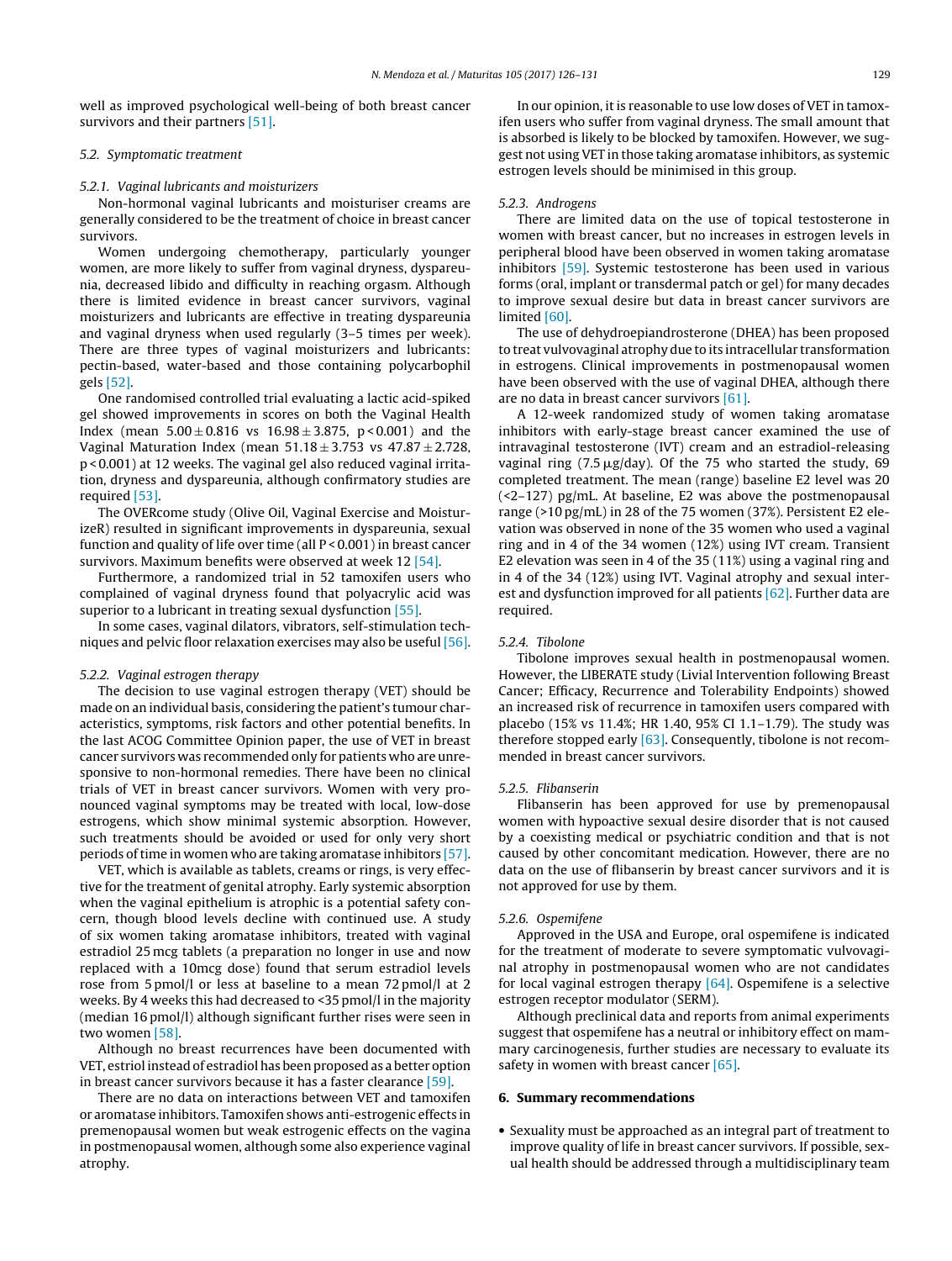<span id="page-4-0"></span>that includes oncologists, nurses, psychologists, psychiatrists and sex therapists. If health professionals are unable to address this issue, referral to specialized professionals or sexologists is recommended (Grade 2B).

- Exercises to regain confidence in the sexual response and intervention techniques using positive psychology are improve sexual health (Grade 2B).
- Partners should be included in support programmes (Grade 2B).
- The use of vaginal moisturizers and lubricants is recommended for vaginal dryness (Grade 2B).
- Topical estrogen treatment for vaginal symptoms can be used but only after discussion with the treating oncologist, as clinical trials have not been undertaken in women with breast cancer (Grade 2B).

## **Contributors**

NM and FM were responsible for the conception and design of these recommendations.

FC and MJC participated in the preparation of the statement recommendations.

NM, FM and EG were responsible for data interpretation and preparation of manuscript.

The Sexuality In Breast Cancer Survivors Group comprises R Castaño, MJ Cornellana, F Criado, MJ Cuerva, J Florido, E González, M González, M Honrado, AR Jurado, E Kartchenco, E Laforet, P Llaneza, D Lubian,NMendoza, EMiguel, FMolero, ERatia,MRibes,RSánchez Borrego, J Schneider, R Tulleuda. All members of the Group participated in the preparation of the recommendations.

All authors, including the members of the Sexuality In Breast Cancer Survivors Group, saw and approved the final version of the manuscript.

### **Conflict of interest**

The authors declare that they have no conflict of interest.

# **Funding**

No funding was sought or secured for the preparation of these recommendations.

#### **Provenance and peer review**

This article has been peer reviewed.

## **Acknowledgements**

This article has been translated and edited by American Journal Experts.

#### **Appendix A. Supplementary data**

Supplementary data associated with this article can be found, in the online version, at [http://dx.doi.org/10.1016/j.maturitas.2017.](http://dx.doi.org/10.1016/j.maturitas.2017.02.010) [02.010.](http://dx.doi.org/10.1016/j.maturitas.2017.02.010)

#### **References**

- [1] [R.](http://refhub.elsevier.com/S0378-5122(16)30461-3/sbref0005) [De](http://refhub.elsevier.com/S0378-5122(16)30461-3/sbref0005) [Angelis,](http://refhub.elsevier.com/S0378-5122(16)30461-3/sbref0005) [M.](http://refhub.elsevier.com/S0378-5122(16)30461-3/sbref0005) [Sant,](http://refhub.elsevier.com/S0378-5122(16)30461-3/sbref0005) [M.P.](http://refhub.elsevier.com/S0378-5122(16)30461-3/sbref0005) [Coleman,](http://refhub.elsevier.com/S0378-5122(16)30461-3/sbref0005) [S.](http://refhub.elsevier.com/S0378-5122(16)30461-3/sbref0005) [Francisci,](http://refhub.elsevier.com/S0378-5122(16)30461-3/sbref0005) [P.](http://refhub.elsevier.com/S0378-5122(16)30461-3/sbref0005) [Baili,](http://refhub.elsevier.com/S0378-5122(16)30461-3/sbref0005) [D.](http://refhub.elsevier.com/S0378-5122(16)30461-3/sbref0005) [Pierannunzio,](http://refhub.elsevier.com/S0378-5122(16)30461-3/sbref0005) [EUROCARE-5](http://refhub.elsevier.com/S0378-5122(16)30461-3/sbref0005) [Working](http://refhub.elsevier.com/S0378-5122(16)30461-3/sbref0005) [Group,](http://refhub.elsevier.com/S0378-5122(16)30461-3/sbref0005) [et](http://refhub.elsevier.com/S0378-5122(16)30461-3/sbref0005) [al.,](http://refhub.elsevier.com/S0378-5122(16)30461-3/sbref0005) [Cancer](http://refhub.elsevier.com/S0378-5122(16)30461-3/sbref0005) [survival](http://refhub.elsevier.com/S0378-5122(16)30461-3/sbref0005) [in](http://refhub.elsevier.com/S0378-5122(16)30461-3/sbref0005) [Europe](http://refhub.elsevier.com/S0378-5122(16)30461-3/sbref0005) [1999–2007](http://refhub.elsevier.com/S0378-5122(16)30461-3/sbref0005) [by](http://refhub.elsevier.com/S0378-5122(16)30461-3/sbref0005) [country](http://refhub.elsevier.com/S0378-5122(16)30461-3/sbref0005) [and](http://refhub.elsevier.com/S0378-5122(16)30461-3/sbref0005) [age:](http://refhub.elsevier.com/S0378-5122(16)30461-3/sbref0005) [results](http://refhub.elsevier.com/S0378-5122(16)30461-3/sbref0005) [of](http://refhub.elsevier.com/S0378-5122(16)30461-3/sbref0005) [EUROCARE-5-a](http://refhub.elsevier.com/S0378-5122(16)30461-3/sbref0005) [population-based](http://refhub.elsevier.com/S0378-5122(16)30461-3/sbref0005) [study,](http://refhub.elsevier.com/S0378-5122(16)30461-3/sbref0005) [Lancet](http://refhub.elsevier.com/S0378-5122(16)30461-3/sbref0005) [Oncol.](http://refhub.elsevier.com/S0378-5122(16)30461-3/sbref0005) [15](http://refhub.elsevier.com/S0378-5122(16)30461-3/sbref0005) [\(1\)](http://refhub.elsevier.com/S0378-5122(16)30461-3/sbref0005) [\(2014\)](http://refhub.elsevier.com/S0378-5122(16)30461-3/sbref0005) [23–34.](http://refhub.elsevier.com/S0378-5122(16)30461-3/sbref0005)
- [2] [D.](http://refhub.elsevier.com/S0378-5122(16)30461-3/sbref0010) [Hashim,](http://refhub.elsevier.com/S0378-5122(16)30461-3/sbref0010) [P.](http://refhub.elsevier.com/S0378-5122(16)30461-3/sbref0010) [Boffetta,](http://refhub.elsevier.com/S0378-5122(16)30461-3/sbref0010) [C.](http://refhub.elsevier.com/S0378-5122(16)30461-3/sbref0010) [La](http://refhub.elsevier.com/S0378-5122(16)30461-3/sbref0010) [Vecchia,](http://refhub.elsevier.com/S0378-5122(16)30461-3/sbref0010) [M.](http://refhub.elsevier.com/S0378-5122(16)30461-3/sbref0010) [Rota,](http://refhub.elsevier.com/S0378-5122(16)30461-3/sbref0010) [P.](http://refhub.elsevier.com/S0378-5122(16)30461-3/sbref0010) [Bertuccio,](http://refhub.elsevier.com/S0378-5122(16)30461-3/sbref0010) [M.](http://refhub.elsevier.com/S0378-5122(16)30461-3/sbref0010) [Malvezzi,](http://refhub.elsevier.com/S0378-5122(16)30461-3/sbref0010) [E.](http://refhub.elsevier.com/S0378-5122(16)30461-3/sbref0010) [Negri,](http://refhub.elsevier.com/S0378-5122(16)30461-3/sbref0010) [The](http://refhub.elsevier.com/S0378-5122(16)30461-3/sbref0010) [global](http://refhub.elsevier.com/S0378-5122(16)30461-3/sbref0010) [decrease](http://refhub.elsevier.com/S0378-5122(16)30461-3/sbref0010) [in](http://refhub.elsevier.com/S0378-5122(16)30461-3/sbref0010) [cancer](http://refhub.elsevier.com/S0378-5122(16)30461-3/sbref0010) [mortality:](http://refhub.elsevier.com/S0378-5122(16)30461-3/sbref0010) [trends](http://refhub.elsevier.com/S0378-5122(16)30461-3/sbref0010) [and](http://refhub.elsevier.com/S0378-5122(16)30461-3/sbref0010) [disparities,](http://refhub.elsevier.com/S0378-5122(16)30461-3/sbref0010) [Ann.](http://refhub.elsevier.com/S0378-5122(16)30461-3/sbref0010) [Oncol.](http://refhub.elsevier.com/S0378-5122(16)30461-3/sbref0010) [27](http://refhub.elsevier.com/S0378-5122(16)30461-3/sbref0010) [\(5\)](http://refhub.elsevier.com/S0378-5122(16)30461-3/sbref0010) [\(2016\)](http://refhub.elsevier.com/S0378-5122(16)30461-3/sbref0010) [926–933.](http://refhub.elsevier.com/S0378-5122(16)30461-3/sbref0010)
- [3] [M.C.](http://refhub.elsevier.com/S0378-5122(16)30461-3/sbref0015) [Delgado-Sanz,](http://refhub.elsevier.com/S0378-5122(16)30461-3/sbref0015) [M.J.](http://refhub.elsevier.com/S0378-5122(16)30461-3/sbref0015) [García-Mendizábal,](http://refhub.elsevier.com/S0378-5122(16)30461-3/sbref0015) [M.](http://refhub.elsevier.com/S0378-5122(16)30461-3/sbref0015) [Pollán,](http://refhub.elsevier.com/S0378-5122(16)30461-3/sbref0015) [M.J.](http://refhub.elsevier.com/S0378-5122(16)30461-3/sbref0015) [Forjaz,](http://refhub.elsevier.com/S0378-5122(16)30461-3/sbref0015) [G.](http://refhub.elsevier.com/S0378-5122(16)30461-3/sbref0015) [López-Abente,](http://refhub.elsevier.com/S0378-5122(16)30461-3/sbref0015) [N.](http://refhub.elsevier.com/S0378-5122(16)30461-3/sbref0015) [Aragonés,](http://refhub.elsevier.com/S0378-5122(16)30461-3/sbref0015) [B.](http://refhub.elsevier.com/S0378-5122(16)30461-3/sbref0015) [Pérez-Gómez,](http://refhub.elsevier.com/S0378-5122(16)30461-3/sbref0015) [Heath-related](http://refhub.elsevier.com/S0378-5122(16)30461-3/sbref0015) [quality](http://refhub.elsevier.com/S0378-5122(16)30461-3/sbref0015) [of](http://refhub.elsevier.com/S0378-5122(16)30461-3/sbref0015) [life](http://refhub.elsevier.com/S0378-5122(16)30461-3/sbref0015) [in](http://refhub.elsevier.com/S0378-5122(16)30461-3/sbref0015) [Spanish](http://refhub.elsevier.com/S0378-5122(16)30461-3/sbref0015) [breast](http://refhub.elsevier.com/S0378-5122(16)30461-3/sbref0015) [cancer](http://refhub.elsevier.com/S0378-5122(16)30461-3/sbref0015) [patients:](http://refhub.elsevier.com/S0378-5122(16)30461-3/sbref0015) [a](http://refhub.elsevier.com/S0378-5122(16)30461-3/sbref0015) [systematic](http://refhub.elsevier.com/S0378-5122(16)30461-3/sbref0015) [review,](http://refhub.elsevier.com/S0378-5122(16)30461-3/sbref0015) [Health](http://refhub.elsevier.com/S0378-5122(16)30461-3/sbref0015) [Qual.](http://refhub.elsevier.com/S0378-5122(16)30461-3/sbref0015) [Life](http://refhub.elsevier.com/S0378-5122(16)30461-3/sbref0015) [Outcomes](http://refhub.elsevier.com/S0378-5122(16)30461-3/sbref0015) [9](http://refhub.elsevier.com/S0378-5122(16)30461-3/sbref0015) [\(2011\)](http://refhub.elsevier.com/S0378-5122(16)30461-3/sbref0015) [3.](http://refhub.elsevier.com/S0378-5122(16)30461-3/sbref0015)
- [4] [R.](http://refhub.elsevier.com/S0378-5122(16)30461-3/sbref0020) [Sánchez-Borrego,](http://refhub.elsevier.com/S0378-5122(16)30461-3/sbref0020) [N.](http://refhub.elsevier.com/S0378-5122(16)30461-3/sbref0020) [Mendoza,](http://refhub.elsevier.com/S0378-5122(16)30461-3/sbref0020) [E.](http://refhub.elsevier.com/S0378-5122(16)30461-3/sbref0020) [Beltrán,](http://refhub.elsevier.com/S0378-5122(16)30461-3/sbref0020) [R.](http://refhub.elsevier.com/S0378-5122(16)30461-3/sbref0020) [Comino,](http://refhub.elsevier.com/S0378-5122(16)30461-3/sbref0020) [J.](http://refhub.elsevier.com/S0378-5122(16)30461-3/sbref0020) [Allué,](http://refhub.elsevier.com/S0378-5122(16)30461-3/sbref0020) [C.](http://refhub.elsevier.com/S0378-5122(16)30461-3/sbref0020) [Castelo-Branco,](http://refhub.elsevier.com/S0378-5122(16)30461-3/sbref0020) [M.J.](http://refhub.elsevier.com/S0378-5122(16)30461-3/sbref0020) [Cornellana,](http://refhub.elsevier.com/S0378-5122(16)30461-3/sbref0020) [M.](http://refhub.elsevier.com/S0378-5122(16)30461-3/sbref0020) [Duran,](http://refhub.elsevier.com/S0378-5122(16)30461-3/sbref0020) [J.](http://refhub.elsevier.com/S0378-5122(16)30461-3/sbref0020) [Haya,](http://refhub.elsevier.com/S0378-5122(16)30461-3/sbref0020) [M.D.](http://refhub.elsevier.com/S0378-5122(16)30461-3/sbref0020) [Juliá,](http://refhub.elsevier.com/S0378-5122(16)30461-3/sbref0020) [P.](http://refhub.elsevier.com/S0378-5122(16)30461-3/sbref0020) [Llaneza,](http://refhub.elsevier.com/S0378-5122(16)30461-3/sbref0020) [M.C.](http://refhub.elsevier.com/S0378-5122(16)30461-3/sbref0020) [Navarro,](http://refhub.elsevier.com/S0378-5122(16)30461-3/sbref0020) [F.](http://refhub.elsevier.com/S0378-5122(16)30461-3/sbref0020) [Quereda,](http://refhub.elsevier.com/S0378-5122(16)30461-3/sbref0020) [Position](http://refhub.elsevier.com/S0378-5122(16)30461-3/sbref0020) [of](http://refhub.elsevier.com/S0378-5122(16)30461-3/sbref0020) [the](http://refhub.elsevier.com/S0378-5122(16)30461-3/sbref0020) [Spanish](http://refhub.elsevier.com/S0378-5122(16)30461-3/sbref0020) [Menopause](http://refhub.elsevier.com/S0378-5122(16)30461-3/sbref0020) [Society](http://refhub.elsevier.com/S0378-5122(16)30461-3/sbref0020) [regarding](http://refhub.elsevier.com/S0378-5122(16)30461-3/sbref0020) [the](http://refhub.elsevier.com/S0378-5122(16)30461-3/sbref0020) [management](http://refhub.elsevier.com/S0378-5122(16)30461-3/sbref0020) [of](http://refhub.elsevier.com/S0378-5122(16)30461-3/sbref0020) [menopausal](http://refhub.elsevier.com/S0378-5122(16)30461-3/sbref0020) [symptoms](http://refhub.elsevier.com/S0378-5122(16)30461-3/sbref0020) [in](http://refhub.elsevier.com/S0378-5122(16)30461-3/sbref0020) [breast](http://refhub.elsevier.com/S0378-5122(16)30461-3/sbref0020) [cancer](http://refhub.elsevier.com/S0378-5122(16)30461-3/sbref0020) [patients,](http://refhub.elsevier.com/S0378-5122(16)30461-3/sbref0020) [Maturitas](http://refhub.elsevier.com/S0378-5122(16)30461-3/sbref0020) [75](http://refhub.elsevier.com/S0378-5122(16)30461-3/sbref0020) [\(3\)](http://refhub.elsevier.com/S0378-5122(16)30461-3/sbref0020) [\(2013\)](http://refhub.elsevier.com/S0378-5122(16)30461-3/sbref0020) [294](http://refhub.elsevier.com/S0378-5122(16)30461-3/sbref0020)–[300.](http://refhub.elsevier.com/S0378-5122(16)30461-3/sbref0020)
- [5] [B.](http://refhub.elsevier.com/S0378-5122(16)30461-3/sbref0025) [Pestalozzi,](http://refhub.elsevier.com/S0378-5122(16)30461-3/sbref0025) [M.](http://refhub.elsevier.com/S0378-5122(16)30461-3/sbref0025) [Castiglione,](http://refhub.elsevier.com/S0378-5122(16)30461-3/sbref0025) [Primary](http://refhub.elsevier.com/S0378-5122(16)30461-3/sbref0025) [breast](http://refhub.elsevier.com/S0378-5122(16)30461-3/sbref0025) [cancer:](http://refhub.elsevier.com/S0378-5122(16)30461-3/sbref0025) [ESMO](http://refhub.elsevier.com/S0378-5122(16)30461-3/sbref0025) [clinical](http://refhub.elsevier.com/S0378-5122(16)30461-3/sbref0025) [recommendations](http://refhub.elsevier.com/S0378-5122(16)30461-3/sbref0025) [for](http://refhub.elsevier.com/S0378-5122(16)30461-3/sbref0025) [diagnosis,](http://refhub.elsevier.com/S0378-5122(16)30461-3/sbref0025) [treatment](http://refhub.elsevier.com/S0378-5122(16)30461-3/sbref0025) [and](http://refhub.elsevier.com/S0378-5122(16)30461-3/sbref0025) [follow-up,](http://refhub.elsevier.com/S0378-5122(16)30461-3/sbref0025) [Ann.](http://refhub.elsevier.com/S0378-5122(16)30461-3/sbref0025) [Oncol.](http://refhub.elsevier.com/S0378-5122(16)30461-3/sbref0025) [19](http://refhub.elsevier.com/S0378-5122(16)30461-3/sbref0025) [\(Suppl.](http://refhub.elsevier.com/S0378-5122(16)30461-3/sbref0025) [2\)](http://refhub.elsevier.com/S0378-5122(16)30461-3/sbref0025) [\(2008\)](http://refhub.elsevier.com/S0378-5122(16)30461-3/sbref0025) [7–10.](http://refhub.elsevier.com/S0378-5122(16)30461-3/sbref0025)
- [6] [P.](http://refhub.elsevier.com/S0378-5122(16)30461-3/sbref0030) [Ganz,](http://refhub.elsevier.com/S0378-5122(16)30461-3/sbref0030) [Psychological](http://refhub.elsevier.com/S0378-5122(16)30461-3/sbref0030) [and](http://refhub.elsevier.com/S0378-5122(16)30461-3/sbref0030) [social](http://refhub.elsevier.com/S0378-5122(16)30461-3/sbref0030) [aspects](http://refhub.elsevier.com/S0378-5122(16)30461-3/sbref0030) [of](http://refhub.elsevier.com/S0378-5122(16)30461-3/sbref0030) [breast](http://refhub.elsevier.com/S0378-5122(16)30461-3/sbref0030) [cancer,](http://refhub.elsevier.com/S0378-5122(16)30461-3/sbref0030) [Oncology](http://refhub.elsevier.com/S0378-5122(16)30461-3/sbref0030) [22](http://refhub.elsevier.com/S0378-5122(16)30461-3/sbref0030) [\(2008\)](http://refhub.elsevier.com/S0378-5122(16)30461-3/sbref0030) [642–653.](http://refhub.elsevier.com/S0378-5122(16)30461-3/sbref0030)
- [7] [A.J.](http://refhub.elsevier.com/S0378-5122(16)30461-3/sbref0035) [Hordern,](http://refhub.elsevier.com/S0378-5122(16)30461-3/sbref0035) [A.F.](http://refhub.elsevier.com/S0378-5122(16)30461-3/sbref0035) [Street,](http://refhub.elsevier.com/S0378-5122(16)30461-3/sbref0035) [Constructions](http://refhub.elsevier.com/S0378-5122(16)30461-3/sbref0035) [of](http://refhub.elsevier.com/S0378-5122(16)30461-3/sbref0035) [sexuality](http://refhub.elsevier.com/S0378-5122(16)30461-3/sbref0035) [and](http://refhub.elsevier.com/S0378-5122(16)30461-3/sbref0035) [intimacy](http://refhub.elsevier.com/S0378-5122(16)30461-3/sbref0035) [after](http://refhub.elsevier.com/S0378-5122(16)30461-3/sbref0035) [cancer:](http://refhub.elsevier.com/S0378-5122(16)30461-3/sbref0035) [patient](http://refhub.elsevier.com/S0378-5122(16)30461-3/sbref0035) [and](http://refhub.elsevier.com/S0378-5122(16)30461-3/sbref0035) [health](http://refhub.elsevier.com/S0378-5122(16)30461-3/sbref0035) [professional](http://refhub.elsevier.com/S0378-5122(16)30461-3/sbref0035) [perspectives,](http://refhub.elsevier.com/S0378-5122(16)30461-3/sbref0035) [Soc.](http://refhub.elsevier.com/S0378-5122(16)30461-3/sbref0035) [Sci.](http://refhub.elsevier.com/S0378-5122(16)30461-3/sbref0035) [Med.](http://refhub.elsevier.com/S0378-5122(16)30461-3/sbref0035) [64](http://refhub.elsevier.com/S0378-5122(16)30461-3/sbref0035) [\(8\)](http://refhub.elsevier.com/S0378-5122(16)30461-3/sbref0035) [\(2007\)](http://refhub.elsevier.com/S0378-5122(16)30461-3/sbref0035) [1704–1718.](http://refhub.elsevier.com/S0378-5122(16)30461-3/sbref0035)
- [8] [A.J.](http://refhub.elsevier.com/S0378-5122(16)30461-3/sbref0040) [Hordern,](http://refhub.elsevier.com/S0378-5122(16)30461-3/sbref0040) [A.F.](http://refhub.elsevier.com/S0378-5122(16)30461-3/sbref0040) [Street,](http://refhub.elsevier.com/S0378-5122(16)30461-3/sbref0040) [Communicating](http://refhub.elsevier.com/S0378-5122(16)30461-3/sbref0040) [about](http://refhub.elsevier.com/S0378-5122(16)30461-3/sbref0040) [patient](http://refhub.elsevier.com/S0378-5122(16)30461-3/sbref0040) [sexuality](http://refhub.elsevier.com/S0378-5122(16)30461-3/sbref0040) [and](http://refhub.elsevier.com/S0378-5122(16)30461-3/sbref0040) [intimacy](http://refhub.elsevier.com/S0378-5122(16)30461-3/sbref0040) [after](http://refhub.elsevier.com/S0378-5122(16)30461-3/sbref0040) [cancer:](http://refhub.elsevier.com/S0378-5122(16)30461-3/sbref0040) [mismatched](http://refhub.elsevier.com/S0378-5122(16)30461-3/sbref0040) [expectations](http://refhub.elsevier.com/S0378-5122(16)30461-3/sbref0040) [and](http://refhub.elsevier.com/S0378-5122(16)30461-3/sbref0040) [unmet](http://refhub.elsevier.com/S0378-5122(16)30461-3/sbref0040) [needs,](http://refhub.elsevier.com/S0378-5122(16)30461-3/sbref0040) [MJA](http://refhub.elsevier.com/S0378-5122(16)30461-3/sbref0040) [186](http://refhub.elsevier.com/S0378-5122(16)30461-3/sbref0040) [\(5\)](http://refhub.elsevier.com/S0378-5122(16)30461-3/sbref0040) [\(2007\)](http://refhub.elsevier.com/S0378-5122(16)30461-3/sbref0040) [224–227.](http://refhub.elsevier.com/S0378-5122(16)30461-3/sbref0040)
- [9] [http://cebgrade.mcmaster.ca/.](http://cebgrade.mcmaster.ca/)
- [10] [C.L.](http://refhub.elsevier.com/S0378-5122(16)30461-3/sbref0050) [Paterson,](http://refhub.elsevier.com/S0378-5122(16)30461-3/sbref0050) [C.A.](http://refhub.elsevier.com/S0378-5122(16)30461-3/sbref0050) [Lengacher,](http://refhub.elsevier.com/S0378-5122(16)30461-3/sbref0050) [K.A.](http://refhub.elsevier.com/S0378-5122(16)30461-3/sbref0050) [Donovan,](http://refhub.elsevier.com/S0378-5122(16)30461-3/sbref0050) [K.E.](http://refhub.elsevier.com/S0378-5122(16)30461-3/sbref0050) [Kip,](http://refhub.elsevier.com/S0378-5122(16)30461-3/sbref0050) [C.S.](http://refhub.elsevier.com/S0378-5122(16)30461-3/sbref0050) [Tofthagen,](http://refhub.elsevier.com/S0378-5122(16)30461-3/sbref0050) [Body](http://refhub.elsevier.com/S0378-5122(16)30461-3/sbref0050) [image](http://refhub.elsevier.com/S0378-5122(16)30461-3/sbref0050) [in](http://refhub.elsevier.com/S0378-5122(16)30461-3/sbref0050) [younger](http://refhub.elsevier.com/S0378-5122(16)30461-3/sbref0050) [breast](http://refhub.elsevier.com/S0378-5122(16)30461-3/sbref0050) [cancer](http://refhub.elsevier.com/S0378-5122(16)30461-3/sbref0050) [survivors:](http://refhub.elsevier.com/S0378-5122(16)30461-3/sbref0050) [a](http://refhub.elsevier.com/S0378-5122(16)30461-3/sbref0050) [systematic](http://refhub.elsevier.com/S0378-5122(16)30461-3/sbref0050) [review,](http://refhub.elsevier.com/S0378-5122(16)30461-3/sbref0050) [Cancer](http://refhub.elsevier.com/S0378-5122(16)30461-3/sbref0050) [Nurs.](http://refhub.elsevier.com/S0378-5122(16)30461-3/sbref0050) [39](http://refhub.elsevier.com/S0378-5122(16)30461-3/sbref0050) [\(1\)](http://refhub.elsevier.com/S0378-5122(16)30461-3/sbref0050) [\(2016\)](http://refhub.elsevier.com/S0378-5122(16)30461-3/sbref0050) [E39–58.](http://refhub.elsevier.com/S0378-5122(16)30461-3/sbref0050)
- [11] [J.](http://refhub.elsevier.com/S0378-5122(16)30461-3/sbref0055) [Lester,](http://refhub.elsevier.com/S0378-5122(16)30461-3/sbref0055) [G.](http://refhub.elsevier.com/S0378-5122(16)30461-3/sbref0055) [Pahouja,](http://refhub.elsevier.com/S0378-5122(16)30461-3/sbref0055) [B.](http://refhub.elsevier.com/S0378-5122(16)30461-3/sbref0055) [Andersen,](http://refhub.elsevier.com/S0378-5122(16)30461-3/sbref0055) [M.](http://refhub.elsevier.com/S0378-5122(16)30461-3/sbref0055) [Lustberg,](http://refhub.elsevier.com/S0378-5122(16)30461-3/sbref0055) [Atrophic](http://refhub.elsevier.com/S0378-5122(16)30461-3/sbref0055) [vaginitis](http://refhub.elsevier.com/S0378-5122(16)30461-3/sbref0055) [in](http://refhub.elsevier.com/S0378-5122(16)30461-3/sbref0055) [breast](http://refhub.elsevier.com/S0378-5122(16)30461-3/sbref0055) [cancer](http://refhub.elsevier.com/S0378-5122(16)30461-3/sbref0055) [survivors:](http://refhub.elsevier.com/S0378-5122(16)30461-3/sbref0055) [a](http://refhub.elsevier.com/S0378-5122(16)30461-3/sbref0055) [difficult](http://refhub.elsevier.com/S0378-5122(16)30461-3/sbref0055) [survivorship](http://refhub.elsevier.com/S0378-5122(16)30461-3/sbref0055) [issue,](http://refhub.elsevier.com/S0378-5122(16)30461-3/sbref0055) [J.](http://refhub.elsevier.com/S0378-5122(16)30461-3/sbref0055) [Pers.](http://refhub.elsevier.com/S0378-5122(16)30461-3/sbref0055) [Med.](http://refhub.elsevier.com/S0378-5122(16)30461-3/sbref0055) [5](http://refhub.elsevier.com/S0378-5122(16)30461-3/sbref0055) [\(2\)](http://refhub.elsevier.com/S0378-5122(16)30461-3/sbref0055) [\(2015\)](http://refhub.elsevier.com/S0378-5122(16)30461-3/sbref0055) [50](http://refhub.elsevier.com/S0378-5122(16)30461-3/sbref0055)–[66.](http://refhub.elsevier.com/S0378-5122(16)30461-3/sbref0055)
- [12] [S.](http://refhub.elsevier.com/S0378-5122(16)30461-3/sbref0060) [Pruthi,](http://refhub.elsevier.com/S0378-5122(16)30461-3/sbref0060) [J.A.](http://refhub.elsevier.com/S0378-5122(16)30461-3/sbref0060) [Simon,](http://refhub.elsevier.com/S0378-5122(16)30461-3/sbref0060) [A.P.](http://refhub.elsevier.com/S0378-5122(16)30461-3/sbref0060) [Early,](http://refhub.elsevier.com/S0378-5122(16)30461-3/sbref0060) [Current](http://refhub.elsevier.com/S0378-5122(16)30461-3/sbref0060) [overview](http://refhub.elsevier.com/S0378-5122(16)30461-3/sbref0060) [of](http://refhub.elsevier.com/S0378-5122(16)30461-3/sbref0060) [the](http://refhub.elsevier.com/S0378-5122(16)30461-3/sbref0060) [management](http://refhub.elsevier.com/S0378-5122(16)30461-3/sbref0060) of [urogenital](http://refhub.elsevier.com/S0378-5122(16)30461-3/sbref0060) [atrophy](http://refhub.elsevier.com/S0378-5122(16)30461-3/sbref0060) [in](http://refhub.elsevier.com/S0378-5122(16)30461-3/sbref0060) [women](http://refhub.elsevier.com/S0378-5122(16)30461-3/sbref0060) [with](http://refhub.elsevier.com/S0378-5122(16)30461-3/sbref0060) [breast](http://refhub.elsevier.com/S0378-5122(16)30461-3/sbref0060) [cancer,](http://refhub.elsevier.com/S0378-5122(16)30461-3/sbref0060) [Breast](http://refhub.elsevier.com/S0378-5122(16)30461-3/sbref0060) [17](http://refhub.elsevier.com/S0378-5122(16)30461-3/sbref0060) [\(4\)](http://refhub.elsevier.com/S0378-5122(16)30461-3/sbref0060) [\(2011\)](http://refhub.elsevier.com/S0378-5122(16)30461-3/sbref0060) [403](http://refhub.elsevier.com/S0378-5122(16)30461-3/sbref0060)–[408.](http://refhub.elsevier.com/S0378-5122(16)30461-3/sbref0060)
- [13] [E.](http://refhub.elsevier.com/S0378-5122(16)30461-3/sbref0065) [Gilbert,](http://refhub.elsevier.com/S0378-5122(16)30461-3/sbref0065) [J.M.](http://refhub.elsevier.com/S0378-5122(16)30461-3/sbref0065) [Ussher,](http://refhub.elsevier.com/S0378-5122(16)30461-3/sbref0065) [J.](http://refhub.elsevier.com/S0378-5122(16)30461-3/sbref0065) [Perz,](http://refhub.elsevier.com/S0378-5122(16)30461-3/sbref0065) [Sexuality](http://refhub.elsevier.com/S0378-5122(16)30461-3/sbref0065) [after](http://refhub.elsevier.com/S0378-5122(16)30461-3/sbref0065) [breast](http://refhub.elsevier.com/S0378-5122(16)30461-3/sbref0065) [cancer:](http://refhub.elsevier.com/S0378-5122(16)30461-3/sbref0065) [a](http://refhub.elsevier.com/S0378-5122(16)30461-3/sbref0065) [review,](http://refhub.elsevier.com/S0378-5122(16)30461-3/sbref0065) [Maturitas](http://refhub.elsevier.com/S0378-5122(16)30461-3/sbref0065) [66](http://refhub.elsevier.com/S0378-5122(16)30461-3/sbref0065) [\(4\)](http://refhub.elsevier.com/S0378-5122(16)30461-3/sbref0065) [\(2010\)](http://refhub.elsevier.com/S0378-5122(16)30461-3/sbref0065) [397–407.](http://refhub.elsevier.com/S0378-5122(16)30461-3/sbref0065)
- [14] [M.](http://refhub.elsevier.com/S0378-5122(16)30461-3/sbref0070) [Jankowska,](http://refhub.elsevier.com/S0378-5122(16)30461-3/sbref0070) [Sexual](http://refhub.elsevier.com/S0378-5122(16)30461-3/sbref0070) [functioning](http://refhub.elsevier.com/S0378-5122(16)30461-3/sbref0070) [in](http://refhub.elsevier.com/S0378-5122(16)30461-3/sbref0070) [young](http://refhub.elsevier.com/S0378-5122(16)30461-3/sbref0070) [women](http://refhub.elsevier.com/S0378-5122(16)30461-3/sbref0070) [in](http://refhub.elsevier.com/S0378-5122(16)30461-3/sbref0070) [the](http://refhub.elsevier.com/S0378-5122(16)30461-3/sbref0070) [context](http://refhub.elsevier.com/S0378-5122(16)30461-3/sbref0070) [of](http://refhub.elsevier.com/S0378-5122(16)30461-3/sbref0070) [breast](http://refhub.elsevier.com/S0378-5122(16)30461-3/sbref0070) [cancer](http://refhub.elsevier.com/S0378-5122(16)30461-3/sbref0070) [treatment,](http://refhub.elsevier.com/S0378-5122(16)30461-3/sbref0070) [Rep.](http://refhub.elsevier.com/S0378-5122(16)30461-3/sbref0070) [Pract.](http://refhub.elsevier.com/S0378-5122(16)30461-3/sbref0070) [Oncol.](http://refhub.elsevier.com/S0378-5122(16)30461-3/sbref0070) [Radiother.](http://refhub.elsevier.com/S0378-5122(16)30461-3/sbref0070) [18](http://refhub.elsevier.com/S0378-5122(16)30461-3/sbref0070) [\(4\)](http://refhub.elsevier.com/S0378-5122(16)30461-3/sbref0070) [\(2013\)](http://refhub.elsevier.com/S0378-5122(16)30461-3/sbref0070) [193](http://refhub.elsevier.com/S0378-5122(16)30461-3/sbref0070)–[200.](http://refhub.elsevier.com/S0378-5122(16)30461-3/sbref0070)
- [15] [M.C.](http://refhub.elsevier.com/S0378-5122(16)30461-3/sbref0075) [Halley,](http://refhub.elsevier.com/S0378-5122(16)30461-3/sbref0075) [S.G.](http://refhub.elsevier.com/S0378-5122(16)30461-3/sbref0075) [May,](http://refhub.elsevier.com/S0378-5122(16)30461-3/sbref0075) [K.A.](http://refhub.elsevier.com/S0378-5122(16)30461-3/sbref0075) [Rendle,](http://refhub.elsevier.com/S0378-5122(16)30461-3/sbref0075) [D.L.](http://refhub.elsevier.com/S0378-5122(16)30461-3/sbref0075) [Frosch,](http://refhub.elsevier.com/S0378-5122(16)30461-3/sbref0075) [A.W.](http://refhub.elsevier.com/S0378-5122(16)30461-3/sbref0075) [Kurian,](http://refhub.elsevier.com/S0378-5122(16)30461-3/sbref0075) [Beyond](http://refhub.elsevier.com/S0378-5122(16)30461-3/sbref0075) [barriers:](http://refhub.elsevier.com/S0378-5122(16)30461-3/sbref0075) [fundamental](http://refhub.elsevier.com/S0378-5122(16)30461-3/sbref0075) [disconnects](http://refhub.elsevier.com/S0378-5122(16)30461-3/sbref0075) [underlying](http://refhub.elsevier.com/S0378-5122(16)30461-3/sbref0075) [the](http://refhub.elsevier.com/S0378-5122(16)30461-3/sbref0075) [treatment](http://refhub.elsevier.com/S0378-5122(16)30461-3/sbref0075) [of](http://refhub.elsevier.com/S0378-5122(16)30461-3/sbref0075) [breast](http://refhub.elsevier.com/S0378-5122(16)30461-3/sbref0075) [cancer](http://refhub.elsevier.com/S0378-5122(16)30461-3/sbref0075) patientsi [sexual](http://refhub.elsevier.com/S0378-5122(16)30461-3/sbref0075) [health,](http://refhub.elsevier.com/S0378-5122(16)30461-3/sbref0075) [Cutl.](http://refhub.elsevier.com/S0378-5122(16)30461-3/sbref0075) [Health](http://refhub.elsevier.com/S0378-5122(16)30461-3/sbref0075) [Sex.](http://refhub.elsevier.com/S0378-5122(16)30461-3/sbref0075) [16](http://refhub.elsevier.com/S0378-5122(16)30461-3/sbref0075) [\(9\)](http://refhub.elsevier.com/S0378-5122(16)30461-3/sbref0075) [\(2014\)](http://refhub.elsevier.com/S0378-5122(16)30461-3/sbref0075) [1169](http://refhub.elsevier.com/S0378-5122(16)30461-3/sbref0075)–[1180.](http://refhub.elsevier.com/S0378-5122(16)30461-3/sbref0075)
- [16] [J.J.](http://refhub.elsevier.com/S0378-5122(16)30461-3/sbref0080) [Speer,](http://refhub.elsevier.com/S0378-5122(16)30461-3/sbref0080) [B.](http://refhub.elsevier.com/S0378-5122(16)30461-3/sbref0080) [Hillenberg,](http://refhub.elsevier.com/S0378-5122(16)30461-3/sbref0080) [D.P.](http://refhub.elsevier.com/S0378-5122(16)30461-3/sbref0080) [Sugrue,](http://refhub.elsevier.com/S0378-5122(16)30461-3/sbref0080) [C.](http://refhub.elsevier.com/S0378-5122(16)30461-3/sbref0080) [Blacker,](http://refhub.elsevier.com/S0378-5122(16)30461-3/sbref0080) [C.L.](http://refhub.elsevier.com/S0378-5122(16)30461-3/sbref0080) [Kresge,](http://refhub.elsevier.com/S0378-5122(16)30461-3/sbref0080) [V.B.](http://refhub.elsevier.com/S0378-5122(16)30461-3/sbref0080) [Decker,](http://refhub.elsevier.com/S0378-5122(16)30461-3/sbref0080) [D.](http://refhub.elsevier.com/S0378-5122(16)30461-3/sbref0080) [Zakalik,](http://refhub.elsevier.com/S0378-5122(16)30461-3/sbref0080) [D.A.](http://refhub.elsevier.com/S0378-5122(16)30461-3/sbref0080) [Decker,](http://refhub.elsevier.com/S0378-5122(16)30461-3/sbref0080) [Study](http://refhub.elsevier.com/S0378-5122(16)30461-3/sbref0080) [of](http://refhub.elsevier.com/S0378-5122(16)30461-3/sbref0080) [sexual](http://refhub.elsevier.com/S0378-5122(16)30461-3/sbref0080) [functioning](http://refhub.elsevier.com/S0378-5122(16)30461-3/sbref0080) [determinants](http://refhub.elsevier.com/S0378-5122(16)30461-3/sbref0080) [in](http://refhub.elsevier.com/S0378-5122(16)30461-3/sbref0080) [breast](http://refhub.elsevier.com/S0378-5122(16)30461-3/sbref0080) [cancer](http://refhub.elsevier.com/S0378-5122(16)30461-3/sbref0080) [survivors,](http://refhub.elsevier.com/S0378-5122(16)30461-3/sbref0080) [Breast](http://refhub.elsevier.com/S0378-5122(16)30461-3/sbref0080) [J.](http://refhub.elsevier.com/S0378-5122(16)30461-3/sbref0080) [11](http://refhub.elsevier.com/S0378-5122(16)30461-3/sbref0080) [\(6\)](http://refhub.elsevier.com/S0378-5122(16)30461-3/sbref0080) [\(2005\)](http://refhub.elsevier.com/S0378-5122(16)30461-3/sbref0080) [440–447.](http://refhub.elsevier.com/S0378-5122(16)30461-3/sbref0080)
- [17] [A.](http://refhub.elsevier.com/S0378-5122(16)30461-3/sbref0085) [Casellas-Grau,](http://refhub.elsevier.com/S0378-5122(16)30461-3/sbref0085) A. [Font,](http://refhub.elsevier.com/S0378-5122(16)30461-3/sbref0085) [J.](http://refhub.elsevier.com/S0378-5122(16)30461-3/sbref0085) [Vives,](http://refhub.elsevier.com/S0378-5122(16)30461-3/sbref0085) [Positive](http://refhub.elsevier.com/S0378-5122(16)30461-3/sbref0085) [psychology](http://refhub.elsevier.com/S0378-5122(16)30461-3/sbref0085) [interventions](http://refhub.elsevier.com/S0378-5122(16)30461-3/sbref0085) [in](http://refhub.elsevier.com/S0378-5122(16)30461-3/sbref0085) [breast](http://refhub.elsevier.com/S0378-5122(16)30461-3/sbref0085) [cancer.](http://refhub.elsevier.com/S0378-5122(16)30461-3/sbref0085) [A](http://refhub.elsevier.com/S0378-5122(16)30461-3/sbref0085) [systematic](http://refhub.elsevier.com/S0378-5122(16)30461-3/sbref0085) [review,](http://refhub.elsevier.com/S0378-5122(16)30461-3/sbref0085) [Psychooncology](http://refhub.elsevier.com/S0378-5122(16)30461-3/sbref0085) [23](http://refhub.elsevier.com/S0378-5122(16)30461-3/sbref0085) [\(1\)](http://refhub.elsevier.com/S0378-5122(16)30461-3/sbref0085) [\(2014\)](http://refhub.elsevier.com/S0378-5122(16)30461-3/sbref0085) [9](http://refhub.elsevier.com/S0378-5122(16)30461-3/sbref0085)–[19.](http://refhub.elsevier.com/S0378-5122(16)30461-3/sbref0085)
- [18] [Z.A.](http://refhub.elsevier.com/S0378-5122(16)30461-3/sbref0090) [Alicikus,](http://refhub.elsevier.com/S0378-5122(16)30461-3/sbref0090) [I.B.](http://refhub.elsevier.com/S0378-5122(16)30461-3/sbref0090) [Gorken,](http://refhub.elsevier.com/S0378-5122(16)30461-3/sbref0090) [R.C.](http://refhub.elsevier.com/S0378-5122(16)30461-3/sbref0090) [Sen,](http://refhub.elsevier.com/S0378-5122(16)30461-3/sbref0090) [S.](http://refhub.elsevier.com/S0378-5122(16)30461-3/sbref0090) [Kentli,](http://refhub.elsevier.com/S0378-5122(16)30461-3/sbref0090) [M.](http://refhub.elsevier.com/S0378-5122(16)30461-3/sbref0090) [Kinay,](http://refhub.elsevier.com/S0378-5122(16)30461-3/sbref0090) [H.](http://refhub.elsevier.com/S0378-5122(16)30461-3/sbref0090) [Alanyali,](http://refhub.elsevier.com/S0378-5122(16)30461-3/sbref0090) [O.](http://refhub.elsevier.com/S0378-5122(16)30461-3/sbref0090) [Harmancioglu,](http://refhub.elsevier.com/S0378-5122(16)30461-3/sbref0090) [Psychosexual](http://refhub.elsevier.com/S0378-5122(16)30461-3/sbref0090) [and](http://refhub.elsevier.com/S0378-5122(16)30461-3/sbref0090) [body](http://refhub.elsevier.com/S0378-5122(16)30461-3/sbref0090) [image](http://refhub.elsevier.com/S0378-5122(16)30461-3/sbref0090) [aspects](http://refhub.elsevier.com/S0378-5122(16)30461-3/sbref0090) [of](http://refhub.elsevier.com/S0378-5122(16)30461-3/sbref0090) [quality](http://refhub.elsevier.com/S0378-5122(16)30461-3/sbref0090) [of](http://refhub.elsevier.com/S0378-5122(16)30461-3/sbref0090) [life](http://refhub.elsevier.com/S0378-5122(16)30461-3/sbref0090) [in](http://refhub.elsevier.com/S0378-5122(16)30461-3/sbref0090) [Turkish](http://refhub.elsevier.com/S0378-5122(16)30461-3/sbref0090) [breast](http://refhub.elsevier.com/S0378-5122(16)30461-3/sbref0090) [cancer](http://refhub.elsevier.com/S0378-5122(16)30461-3/sbref0090) [patients:](http://refhub.elsevier.com/S0378-5122(16)30461-3/sbref0090) [a](http://refhub.elsevier.com/S0378-5122(16)30461-3/sbref0090) [comparison](http://refhub.elsevier.com/S0378-5122(16)30461-3/sbref0090) [of](http://refhub.elsevier.com/S0378-5122(16)30461-3/sbref0090) [breast](http://refhub.elsevier.com/S0378-5122(16)30461-3/sbref0090) [conserving](http://refhub.elsevier.com/S0378-5122(16)30461-3/sbref0090) [treatment](http://refhub.elsevier.com/S0378-5122(16)30461-3/sbref0090) [and](http://refhub.elsevier.com/S0378-5122(16)30461-3/sbref0090) [mastectomy,](http://refhub.elsevier.com/S0378-5122(16)30461-3/sbref0090) [Tumori](http://refhub.elsevier.com/S0378-5122(16)30461-3/sbref0090) [95](http://refhub.elsevier.com/S0378-5122(16)30461-3/sbref0090) [\(2\)](http://refhub.elsevier.com/S0378-5122(16)30461-3/sbref0090) [\(2009\)](http://refhub.elsevier.com/S0378-5122(16)30461-3/sbref0090) [212–218.](http://refhub.elsevier.com/S0378-5122(16)30461-3/sbref0090)
- [19] [L.](http://refhub.elsevier.com/S0378-5122(16)30461-3/sbref0095) [Aerts,](http://refhub.elsevier.com/S0378-5122(16)30461-3/sbref0095) [M.R.](http://refhub.elsevier.com/S0378-5122(16)30461-3/sbref0095) [Christiaens,](http://refhub.elsevier.com/S0378-5122(16)30461-3/sbref0095) [P.](http://refhub.elsevier.com/S0378-5122(16)30461-3/sbref0095) [Enzlin,](http://refhub.elsevier.com/S0378-5122(16)30461-3/sbref0095) [P.](http://refhub.elsevier.com/S0378-5122(16)30461-3/sbref0095) [Neven,](http://refhub.elsevier.com/S0378-5122(16)30461-3/sbref0095) [F.](http://refhub.elsevier.com/S0378-5122(16)30461-3/sbref0095) [Amant,](http://refhub.elsevier.com/S0378-5122(16)30461-3/sbref0095) [Sexual](http://refhub.elsevier.com/S0378-5122(16)30461-3/sbref0095) [functioning](http://refhub.elsevier.com/S0378-5122(16)30461-3/sbref0095) [in](http://refhub.elsevier.com/S0378-5122(16)30461-3/sbref0095) [women](http://refhub.elsevier.com/S0378-5122(16)30461-3/sbref0095) [after](http://refhub.elsevier.com/S0378-5122(16)30461-3/sbref0095) [mastectomy](http://refhub.elsevier.com/S0378-5122(16)30461-3/sbref0095) [versus](http://refhub.elsevier.com/S0378-5122(16)30461-3/sbref0095) [breast](http://refhub.elsevier.com/S0378-5122(16)30461-3/sbref0095) [conserving](http://refhub.elsevier.com/S0378-5122(16)30461-3/sbref0095) [therapy](http://refhub.elsevier.com/S0378-5122(16)30461-3/sbref0095) [for](http://refhub.elsevier.com/S0378-5122(16)30461-3/sbref0095) [early-stage](http://refhub.elsevier.com/S0378-5122(16)30461-3/sbref0095) [breast](http://refhub.elsevier.com/S0378-5122(16)30461-3/sbref0095) [cancer:](http://refhub.elsevier.com/S0378-5122(16)30461-3/sbref0095) [a](http://refhub.elsevier.com/S0378-5122(16)30461-3/sbref0095) [prospective](http://refhub.elsevier.com/S0378-5122(16)30461-3/sbref0095) [controlled](http://refhub.elsevier.com/S0378-5122(16)30461-3/sbref0095) [study,](http://refhub.elsevier.com/S0378-5122(16)30461-3/sbref0095) [Breast](http://refhub.elsevier.com/S0378-5122(16)30461-3/sbref0095) [23](http://refhub.elsevier.com/S0378-5122(16)30461-3/sbref0095) [\(5\)](http://refhub.elsevier.com/S0378-5122(16)30461-3/sbref0095) [\(2014\)](http://refhub.elsevier.com/S0378-5122(16)30461-3/sbref0095) [629–636.](http://refhub.elsevier.com/S0378-5122(16)30461-3/sbref0095)
- [20] [S.N.](http://refhub.elsevier.com/S0378-5122(16)30461-3/sbref0100) [Razdan,](http://refhub.elsevier.com/S0378-5122(16)30461-3/sbref0100) [V.](http://refhub.elsevier.com/S0378-5122(16)30461-3/sbref0100) [Patel,](http://refhub.elsevier.com/S0378-5122(16)30461-3/sbref0100) [S.](http://refhub.elsevier.com/S0378-5122(16)30461-3/sbref0100) [Jewell,](http://refhub.elsevier.com/S0378-5122(16)30461-3/sbref0100) [C.M.](http://refhub.elsevier.com/S0378-5122(16)30461-3/sbref0100) [McCarthy,](http://refhub.elsevier.com/S0378-5122(16)30461-3/sbref0100) [Quality](http://refhub.elsevier.com/S0378-5122(16)30461-3/sbref0100) [of](http://refhub.elsevier.com/S0378-5122(16)30461-3/sbref0100) [life](http://refhub.elsevier.com/S0378-5122(16)30461-3/sbref0100) [among](http://refhub.elsevier.com/S0378-5122(16)30461-3/sbref0100) [patients](http://refhub.elsevier.com/S0378-5122(16)30461-3/sbref0100) [after](http://refhub.elsevier.com/S0378-5122(16)30461-3/sbref0100) [bilateral](http://refhub.elsevier.com/S0378-5122(16)30461-3/sbref0100) [prophylactic](http://refhub.elsevier.com/S0378-5122(16)30461-3/sbref0100) [mastectomy:](http://refhub.elsevier.com/S0378-5122(16)30461-3/sbref0100) [a](http://refhub.elsevier.com/S0378-5122(16)30461-3/sbref0100) [systematic](http://refhub.elsevier.com/S0378-5122(16)30461-3/sbref0100) [review](http://refhub.elsevier.com/S0378-5122(16)30461-3/sbref0100) [of](http://refhub.elsevier.com/S0378-5122(16)30461-3/sbref0100)
- [patient-reported](http://refhub.elsevier.com/S0378-5122(16)30461-3/sbref0100) [outcomes,](http://refhub.elsevier.com/S0378-5122(16)30461-3/sbref0100) [Qual.](http://refhub.elsevier.com/S0378-5122(16)30461-3/sbref0100) [Life](http://refhub.elsevier.com/S0378-5122(16)30461-3/sbref0100) [Res.](http://refhub.elsevier.com/S0378-5122(16)30461-3/sbref0100) [25](http://refhub.elsevier.com/S0378-5122(16)30461-3/sbref0100) [\(6\)](http://refhub.elsevier.com/S0378-5122(16)30461-3/sbref0100) [\(2016\)](http://refhub.elsevier.com/S0378-5122(16)30461-3/sbref0100) [1409–1421.](http://refhub.elsevier.com/S0378-5122(16)30461-3/sbref0100) [21] [I.C.](http://refhub.elsevier.com/S0378-5122(16)30461-3/sbref0105) [Aguiar,](http://refhub.elsevier.com/S0378-5122(16)30461-3/sbref0105) [D.F.](http://refhub.elsevier.com/S0378-5122(16)30461-3/sbref0105) [Veiga,](http://refhub.elsevier.com/S0378-5122(16)30461-3/sbref0105) [T.F.](http://refhub.elsevier.com/S0378-5122(16)30461-3/sbref0105) [Marques,](http://refhub.elsevier.com/S0378-5122(16)30461-3/sbref0105) [N.F.](http://refhub.elsevier.com/S0378-5122(16)30461-3/sbref0105) [Novo,](http://refhub.elsevier.com/S0378-5122(16)30461-3/sbref0105) [M.](http://refhub.elsevier.com/S0378-5122(16)30461-3/sbref0105) [Sabino](http://refhub.elsevier.com/S0378-5122(16)30461-3/sbref0105) [Neto,](http://refhub.elsevier.com/S0378-5122(16)30461-3/sbref0105) [L.M.](http://refhub.elsevier.com/S0378-5122(16)30461-3/sbref0105) [Ferreira,](http://refhub.elsevier.com/S0378-5122(16)30461-3/sbref0105) [Patient-reported](http://refhub.elsevier.com/S0378-5122(16)30461-3/sbref0105) [outcomes](http://refhub.elsevier.com/S0378-5122(16)30461-3/sbref0105) [measured](http://refhub.elsevier.com/S0378-5122(16)30461-3/sbref0105) [by](http://refhub.elsevier.com/S0378-5122(16)30461-3/sbref0105) [BREAST-Q](http://refhub.elsevier.com/S0378-5122(16)30461-3/sbref0105) [after](http://refhub.elsevier.com/S0378-5122(16)30461-3/sbref0105) [implant-based](http://refhub.elsevier.com/S0378-5122(16)30461-3/sbref0105) [breast](http://refhub.elsevier.com/S0378-5122(16)30461-3/sbref0105) [reconstruction:](http://refhub.elsevier.com/S0378-5122(16)30461-3/sbref0105) [a](http://refhub.elsevier.com/S0378-5122(16)30461-3/sbref0105) [cross-sectional](http://refhub.elsevier.com/S0378-5122(16)30461-3/sbref0105) [controlled](http://refhub.elsevier.com/S0378-5122(16)30461-3/sbref0105) [study](http://refhub.elsevier.com/S0378-5122(16)30461-3/sbref0105) [in](http://refhub.elsevier.com/S0378-5122(16)30461-3/sbref0105) [Brazilian](http://refhub.elsevier.com/S0378-5122(16)30461-3/sbref0105) [patients,](http://refhub.elsevier.com/S0378-5122(16)30461-3/sbref0105) [Breast](http://refhub.elsevier.com/S0378-5122(16)30461-3/sbref0105) [31](http://refhub.elsevier.com/S0378-5122(16)30461-3/sbref0105) [\(2017\)](http://refhub.elsevier.com/S0378-5122(16)30461-3/sbref0105) [22–25.](http://refhub.elsevier.com/S0378-5122(16)30461-3/sbref0105)
- [22] [V.L.](http://refhub.elsevier.com/S0378-5122(16)30461-3/sbref0110) [Champion,](http://refhub.elsevier.com/S0378-5122(16)30461-3/sbref0110) [L.I.](http://refhub.elsevier.com/S0378-5122(16)30461-3/sbref0110) [Wagner,](http://refhub.elsevier.com/S0378-5122(16)30461-3/sbref0110) [P.O.](http://refhub.elsevier.com/S0378-5122(16)30461-3/sbref0110) [Monahan,](http://refhub.elsevier.com/S0378-5122(16)30461-3/sbref0110) [J.](http://refhub.elsevier.com/S0378-5122(16)30461-3/sbref0110) [Daggy,](http://refhub.elsevier.com/S0378-5122(16)30461-3/sbref0110) [L.](http://refhub.elsevier.com/S0378-5122(16)30461-3/sbref0110) [Smith,](http://refhub.elsevier.com/S0378-5122(16)30461-3/sbref0110) [A.](http://refhub.elsevier.com/S0378-5122(16)30461-3/sbref0110) [Cohee,](http://refhub.elsevier.com/S0378-5122(16)30461-3/sbref0110) [K.W.](http://refhub.elsevier.com/S0378-5122(16)30461-3/sbref0110) [Ziner,](http://refhub.elsevier.com/S0378-5122(16)30461-3/sbref0110) [J.E.](http://refhub.elsevier.com/S0378-5122(16)30461-3/sbref0110) [Haase,](http://refhub.elsevier.com/S0378-5122(16)30461-3/sbref0110) [K.D.](http://refhub.elsevier.com/S0378-5122(16)30461-3/sbref0110) [Miller,](http://refhub.elsevier.com/S0378-5122(16)30461-3/sbref0110) [K.](http://refhub.elsevier.com/S0378-5122(16)30461-3/sbref0110) [Pradhan,](http://refhub.elsevier.com/S0378-5122(16)30461-3/sbref0110) [F.W.](http://refhub.elsevier.com/S0378-5122(16)30461-3/sbref0110) [Unverzagt,](http://refhub.elsevier.com/S0378-5122(16)30461-3/sbref0110) [D.](http://refhub.elsevier.com/S0378-5122(16)30461-3/sbref0110) [Cella,](http://refhub.elsevier.com/S0378-5122(16)30461-3/sbref0110) [B.](http://refhub.elsevier.com/S0378-5122(16)30461-3/sbref0110) [Ansari,](http://refhub.elsevier.com/S0378-5122(16)30461-3/sbref0110) [G.W.](http://refhub.elsevier.com/S0378-5122(16)30461-3/sbref0110) [Sledge](http://refhub.elsevier.com/S0378-5122(16)30461-3/sbref0110) [Jr.,](http://refhub.elsevier.com/S0378-5122(16)30461-3/sbref0110) [Comparison](http://refhub.elsevier.com/S0378-5122(16)30461-3/sbref0110) [of](http://refhub.elsevier.com/S0378-5122(16)30461-3/sbref0110) [younger](http://refhub.elsevier.com/S0378-5122(16)30461-3/sbref0110) [and](http://refhub.elsevier.com/S0378-5122(16)30461-3/sbref0110) [older](http://refhub.elsevier.com/S0378-5122(16)30461-3/sbref0110) [breast](http://refhub.elsevier.com/S0378-5122(16)30461-3/sbref0110) [cancer](http://refhub.elsevier.com/S0378-5122(16)30461-3/sbref0110) [survivors](http://refhub.elsevier.com/S0378-5122(16)30461-3/sbref0110) [and](http://refhub.elsevier.com/S0378-5122(16)30461-3/sbref0110) [age-mached](http://refhub.elsevier.com/S0378-5122(16)30461-3/sbref0110) [controls](http://refhub.elsevier.com/S0378-5122(16)30461-3/sbref0110) [on](http://refhub.elsevier.com/S0378-5122(16)30461-3/sbref0110) [specific](http://refhub.elsevier.com/S0378-5122(16)30461-3/sbref0110) [and](http://refhub.elsevier.com/S0378-5122(16)30461-3/sbref0110) [overall](http://refhub.elsevier.com/S0378-5122(16)30461-3/sbref0110) [quality](http://refhub.elsevier.com/S0378-5122(16)30461-3/sbref0110) [of](http://refhub.elsevier.com/S0378-5122(16)30461-3/sbref0110) [life](http://refhub.elsevier.com/S0378-5122(16)30461-3/sbref0110) [domains,](http://refhub.elsevier.com/S0378-5122(16)30461-3/sbref0110) [Cancer](http://refhub.elsevier.com/S0378-5122(16)30461-3/sbref0110) [120](http://refhub.elsevier.com/S0378-5122(16)30461-3/sbref0110) [\(15\)](http://refhub.elsevier.com/S0378-5122(16)30461-3/sbref0110) [\(2014\)](http://refhub.elsevier.com/S0378-5122(16)30461-3/sbref0110) [2237](http://refhub.elsevier.com/S0378-5122(16)30461-3/sbref0110)–[2246.](http://refhub.elsevier.com/S0378-5122(16)30461-3/sbref0110)
- [23] [M.](http://refhub.elsevier.com/S0378-5122(16)30461-3/sbref0115) [Panjari,](http://refhub.elsevier.com/S0378-5122(16)30461-3/sbref0115) [R.J.](http://refhub.elsevier.com/S0378-5122(16)30461-3/sbref0115) [Bell,](http://refhub.elsevier.com/S0378-5122(16)30461-3/sbref0115) [S.R.](http://refhub.elsevier.com/S0378-5122(16)30461-3/sbref0115) [Davis,](http://refhub.elsevier.com/S0378-5122(16)30461-3/sbref0115) [Sexual](http://refhub.elsevier.com/S0378-5122(16)30461-3/sbref0115) [function](http://refhub.elsevier.com/S0378-5122(16)30461-3/sbref0115) [after](http://refhub.elsevier.com/S0378-5122(16)30461-3/sbref0115) [breast](http://refhub.elsevier.com/S0378-5122(16)30461-3/sbref0115) [cancer,](http://refhub.elsevier.com/S0378-5122(16)30461-3/sbref0115) [J.](http://refhub.elsevier.com/S0378-5122(16)30461-3/sbref0115) [Sex.](http://refhub.elsevier.com/S0378-5122(16)30461-3/sbref0115) [Med.](http://refhub.elsevier.com/S0378-5122(16)30461-3/sbref0115) [8](http://refhub.elsevier.com/S0378-5122(16)30461-3/sbref0115) [\(1\)](http://refhub.elsevier.com/S0378-5122(16)30461-3/sbref0115) [\(2011\)](http://refhub.elsevier.com/S0378-5122(16)30461-3/sbref0115) [294–302.](http://refhub.elsevier.com/S0378-5122(16)30461-3/sbref0115)
- [24] [J.](http://refhub.elsevier.com/S0378-5122(16)30461-3/sbref0120) [Baumgart,](http://refhub.elsevier.com/S0378-5122(16)30461-3/sbref0120) [K.](http://refhub.elsevier.com/S0378-5122(16)30461-3/sbref0120) [Nilsson,](http://refhub.elsevier.com/S0378-5122(16)30461-3/sbref0120) [A.](http://refhub.elsevier.com/S0378-5122(16)30461-3/sbref0120) [Stavreus-Evers,](http://refhub.elsevier.com/S0378-5122(16)30461-3/sbref0120) [K.](http://refhub.elsevier.com/S0378-5122(16)30461-3/sbref0120) [Kask,](http://refhub.elsevier.com/S0378-5122(16)30461-3/sbref0120) [K.](http://refhub.elsevier.com/S0378-5122(16)30461-3/sbref0120) [Villman,](http://refhub.elsevier.com/S0378-5122(16)30461-3/sbref0120) [H.](http://refhub.elsevier.com/S0378-5122(16)30461-3/sbref0120) [Lindman,](http://refhub.elsevier.com/S0378-5122(16)30461-3/sbref0120) [T.](http://refhub.elsevier.com/S0378-5122(16)30461-3/sbref0120) [Kallak,](http://refhub.elsevier.com/S0378-5122(16)30461-3/sbref0120) [I.](http://refhub.elsevier.com/S0378-5122(16)30461-3/sbref0120) [Sundström-Poromaa,](http://refhub.elsevier.com/S0378-5122(16)30461-3/sbref0120) [Urogenital](http://refhub.elsevier.com/S0378-5122(16)30461-3/sbref0120) [disorders](http://refhub.elsevier.com/S0378-5122(16)30461-3/sbref0120) [in](http://refhub.elsevier.com/S0378-5122(16)30461-3/sbref0120) [women](http://refhub.elsevier.com/S0378-5122(16)30461-3/sbref0120) [with](http://refhub.elsevier.com/S0378-5122(16)30461-3/sbref0120) [adjuvant](http://refhub.elsevier.com/S0378-5122(16)30461-3/sbref0120) [endocrine](http://refhub.elsevier.com/S0378-5122(16)30461-3/sbref0120) [therapy](http://refhub.elsevier.com/S0378-5122(16)30461-3/sbref0120) [after](http://refhub.elsevier.com/S0378-5122(16)30461-3/sbref0120) [early](http://refhub.elsevier.com/S0378-5122(16)30461-3/sbref0120) [breast](http://refhub.elsevier.com/S0378-5122(16)30461-3/sbref0120) [cancer,](http://refhub.elsevier.com/S0378-5122(16)30461-3/sbref0120) [Am.](http://refhub.elsevier.com/S0378-5122(16)30461-3/sbref0120) [J.](http://refhub.elsevier.com/S0378-5122(16)30461-3/sbref0120) [Obstet.](http://refhub.elsevier.com/S0378-5122(16)30461-3/sbref0120) [Gynecol.](http://refhub.elsevier.com/S0378-5122(16)30461-3/sbref0120) [204](http://refhub.elsevier.com/S0378-5122(16)30461-3/sbref0120) [\(26\)](http://refhub.elsevier.com/S0378-5122(16)30461-3/sbref0120) [\(2011\)](http://refhub.elsevier.com/S0378-5122(16)30461-3/sbref0120) [e1.](http://refhub.elsevier.com/S0378-5122(16)30461-3/sbref0120)
- [25] [V.S.](http://refhub.elsevier.com/S0378-5122(16)30461-3/sbref0125) [Williams,](http://refhub.elsevier.com/S0378-5122(16)30461-3/sbref0125) [H.M.](http://refhub.elsevier.com/S0378-5122(16)30461-3/sbref0125) [Edin,](http://refhub.elsevier.com/S0378-5122(16)30461-3/sbref0125) [S.L.](http://refhub.elsevier.com/S0378-5122(16)30461-3/sbref0125) [Hogue,](http://refhub.elsevier.com/S0378-5122(16)30461-3/sbref0125) [S.E.](http://refhub.elsevier.com/S0378-5122(16)30461-3/sbref0125) [Fehnel,](http://refhub.elsevier.com/S0378-5122(16)30461-3/sbref0125) [D.S.](http://refhub.elsevier.com/S0378-5122(16)30461-3/sbref0125) [Baldwin,](http://refhub.elsevier.com/S0378-5122(16)30461-3/sbref0125) [Prevalence](http://refhub.elsevier.com/S0378-5122(16)30461-3/sbref0125) [and](http://refhub.elsevier.com/S0378-5122(16)30461-3/sbref0125) [impact](http://refhub.elsevier.com/S0378-5122(16)30461-3/sbref0125) [of](http://refhub.elsevier.com/S0378-5122(16)30461-3/sbref0125) [antidepressant-associated](http://refhub.elsevier.com/S0378-5122(16)30461-3/sbref0125) [sexual](http://refhub.elsevier.com/S0378-5122(16)30461-3/sbref0125) [dysfunction](http://refhub.elsevier.com/S0378-5122(16)30461-3/sbref0125) [in](http://refhub.elsevier.com/S0378-5122(16)30461-3/sbref0125) [three](http://refhub.elsevier.com/S0378-5122(16)30461-3/sbref0125) [European](http://refhub.elsevier.com/S0378-5122(16)30461-3/sbref0125) [countries:](http://refhub.elsevier.com/S0378-5122(16)30461-3/sbref0125) [replication](http://refhub.elsevier.com/S0378-5122(16)30461-3/sbref0125) [in](http://refhub.elsevier.com/S0378-5122(16)30461-3/sbref0125) [a](http://refhub.elsevier.com/S0378-5122(16)30461-3/sbref0125) [cross-sectional](http://refhub.elsevier.com/S0378-5122(16)30461-3/sbref0125) [patient](http://refhub.elsevier.com/S0378-5122(16)30461-3/sbref0125) [survey,](http://refhub.elsevier.com/S0378-5122(16)30461-3/sbref0125) [J.](http://refhub.elsevier.com/S0378-5122(16)30461-3/sbref0125) [Psychopharmacol.](http://refhub.elsevier.com/S0378-5122(16)30461-3/sbref0125) [24](http://refhub.elsevier.com/S0378-5122(16)30461-3/sbref0125) [\(4\)](http://refhub.elsevier.com/S0378-5122(16)30461-3/sbref0125) [\(2010\)](http://refhub.elsevier.com/S0378-5122(16)30461-3/sbref0125) [489](http://refhub.elsevier.com/S0378-5122(16)30461-3/sbref0125)–[496.](http://refhub.elsevier.com/S0378-5122(16)30461-3/sbref0125)
- [26] [P.L.](http://refhub.elsevier.com/S0378-5122(16)30461-3/sbref0130) [Delgado,](http://refhub.elsevier.com/S0378-5122(16)30461-3/sbref0130) [S.K.](http://refhub.elsevier.com/S0378-5122(16)30461-3/sbref0130) [Brannan,](http://refhub.elsevier.com/S0378-5122(16)30461-3/sbref0130) [C.H.](http://refhub.elsevier.com/S0378-5122(16)30461-3/sbref0130) [Mallinckrodt,](http://refhub.elsevier.com/S0378-5122(16)30461-3/sbref0130) [P.V.](http://refhub.elsevier.com/S0378-5122(16)30461-3/sbref0130) [Tran,](http://refhub.elsevier.com/S0378-5122(16)30461-3/sbref0130) [R.K.](http://refhub.elsevier.com/S0378-5122(16)30461-3/sbref0130) [McNamara,](http://refhub.elsevier.com/S0378-5122(16)30461-3/sbref0130) [F.](http://refhub.elsevier.com/S0378-5122(16)30461-3/sbref0130) [Wang,](http://refhub.elsevier.com/S0378-5122(16)30461-3/sbref0130) [J.G.](http://refhub.elsevier.com/S0378-5122(16)30461-3/sbref0130) [Watkin,](http://refhub.elsevier.com/S0378-5122(16)30461-3/sbref0130) [M.J.](http://refhub.elsevier.com/S0378-5122(16)30461-3/sbref0130) [Detke,](http://refhub.elsevier.com/S0378-5122(16)30461-3/sbref0130) [Sexual](http://refhub.elsevier.com/S0378-5122(16)30461-3/sbref0130) [functioning](http://refhub.elsevier.com/S0378-5122(16)30461-3/sbref0130) [assessed](http://refhub.elsevier.com/S0378-5122(16)30461-3/sbref0130) [in](http://refhub.elsevier.com/S0378-5122(16)30461-3/sbref0130) [4](http://refhub.elsevier.com/S0378-5122(16)30461-3/sbref0130) [double-blind](http://refhub.elsevier.com/S0378-5122(16)30461-3/sbref0130) [placebo-](http://refhub.elsevier.com/S0378-5122(16)30461-3/sbref0130) [and](http://refhub.elsevier.com/S0378-5122(16)30461-3/sbref0130) [paroxetine-controlled](http://refhub.elsevier.com/S0378-5122(16)30461-3/sbref0130) [trials](http://refhub.elsevier.com/S0378-5122(16)30461-3/sbref0130) [of](http://refhub.elsevier.com/S0378-5122(16)30461-3/sbref0130) [duloxetine](http://refhub.elsevier.com/S0378-5122(16)30461-3/sbref0130) [for](http://refhub.elsevier.com/S0378-5122(16)30461-3/sbref0130) [major](http://refhub.elsevier.com/S0378-5122(16)30461-3/sbref0130) [depressive](http://refhub.elsevier.com/S0378-5122(16)30461-3/sbref0130) [disorder,](http://refhub.elsevier.com/S0378-5122(16)30461-3/sbref0130) [J.](http://refhub.elsevier.com/S0378-5122(16)30461-3/sbref0130) [Clin.](http://refhub.elsevier.com/S0378-5122(16)30461-3/sbref0130) [Psychiatry](http://refhub.elsevier.com/S0378-5122(16)30461-3/sbref0130) [66](http://refhub.elsevier.com/S0378-5122(16)30461-3/sbref0130) [\(6\)](http://refhub.elsevier.com/S0378-5122(16)30461-3/sbref0130) [\(2005\)](http://refhub.elsevier.com/S0378-5122(16)30461-3/sbref0130) [686–692.](http://refhub.elsevier.com/S0378-5122(16)30461-3/sbref0130)
- [27] [N.E.](http://refhub.elsevier.com/S0378-5122(16)30461-3/sbref0135) [Avis,](http://refhub.elsevier.com/S0378-5122(16)30461-3/sbref0135) [S.](http://refhub.elsevier.com/S0378-5122(16)30461-3/sbref0135) [Crawford,](http://refhub.elsevier.com/S0378-5122(16)30461-3/sbref0135) [J.](http://refhub.elsevier.com/S0378-5122(16)30461-3/sbref0135) [Manuel,](http://refhub.elsevier.com/S0378-5122(16)30461-3/sbref0135) [Psychosocial](http://refhub.elsevier.com/S0378-5122(16)30461-3/sbref0135) [problems](http://refhub.elsevier.com/S0378-5122(16)30461-3/sbref0135) [among](http://refhub.elsevier.com/S0378-5122(16)30461-3/sbref0135) [young](http://refhub.elsevier.com/S0378-5122(16)30461-3/sbref0135) [women](http://refhub.elsevier.com/S0378-5122(16)30461-3/sbref0135) [with](http://refhub.elsevier.com/S0378-5122(16)30461-3/sbref0135) [breast](http://refhub.elsevier.com/S0378-5122(16)30461-3/sbref0135) [cancer,](http://refhub.elsevier.com/S0378-5122(16)30461-3/sbref0135) [Psy.-Oncol.](http://refhub.elsevier.com/S0378-5122(16)30461-3/sbref0135) [13](http://refhub.elsevier.com/S0378-5122(16)30461-3/sbref0135) [\(2004\)](http://refhub.elsevier.com/S0378-5122(16)30461-3/sbref0135) [295–308.](http://refhub.elsevier.com/S0378-5122(16)30461-3/sbref0135)
- [28] [S.R.](http://refhub.elsevier.com/S0378-5122(16)30461-3/sbref0140) [Burwell,](http://refhub.elsevier.com/S0378-5122(16)30461-3/sbref0140) [L.D.](http://refhub.elsevier.com/S0378-5122(16)30461-3/sbref0140) [Case,](http://refhub.elsevier.com/S0378-5122(16)30461-3/sbref0140) [C.](http://refhub.elsevier.com/S0378-5122(16)30461-3/sbref0140) [Kaelin,](http://refhub.elsevier.com/S0378-5122(16)30461-3/sbref0140) [N.E.](http://refhub.elsevier.com/S0378-5122(16)30461-3/sbref0140) [Avis,](http://refhub.elsevier.com/S0378-5122(16)30461-3/sbref0140) [Sexual](http://refhub.elsevier.com/S0378-5122(16)30461-3/sbref0140) [problems](http://refhub.elsevier.com/S0378-5122(16)30461-3/sbref0140) [in](http://refhub.elsevier.com/S0378-5122(16)30461-3/sbref0140) [younger](http://refhub.elsevier.com/S0378-5122(16)30461-3/sbref0140) [women](http://refhub.elsevier.com/S0378-5122(16)30461-3/sbref0140) [after](http://refhub.elsevier.com/S0378-5122(16)30461-3/sbref0140) [breast](http://refhub.elsevier.com/S0378-5122(16)30461-3/sbref0140) [cancer](http://refhub.elsevier.com/S0378-5122(16)30461-3/sbref0140) [surgery,](http://refhub.elsevier.com/S0378-5122(16)30461-3/sbref0140) [J.](http://refhub.elsevier.com/S0378-5122(16)30461-3/sbref0140) [Clin.](http://refhub.elsevier.com/S0378-5122(16)30461-3/sbref0140) [Oncol.](http://refhub.elsevier.com/S0378-5122(16)30461-3/sbref0140) [24](http://refhub.elsevier.com/S0378-5122(16)30461-3/sbref0140) [\(18\)](http://refhub.elsevier.com/S0378-5122(16)30461-3/sbref0140) [\(2006\)](http://refhub.elsevier.com/S0378-5122(16)30461-3/sbref0140) [2815–2821.](http://refhub.elsevier.com/S0378-5122(16)30461-3/sbref0140) [29] [S.](http://refhub.elsevier.com/S0378-5122(16)30461-3/sbref0145) [Archibald,](http://refhub.elsevier.com/S0378-5122(16)30461-3/sbref0145) [S.](http://refhub.elsevier.com/S0378-5122(16)30461-3/sbref0145) [Lemieux,](http://refhub.elsevier.com/S0378-5122(16)30461-3/sbref0145) [E.S.](http://refhub.elsevier.com/S0378-5122(16)30461-3/sbref0145) [Byers,](http://refhub.elsevier.com/S0378-5122(16)30461-3/sbref0145) [K.](http://refhub.elsevier.com/S0378-5122(16)30461-3/sbref0145) [Tamlyn,](http://refhub.elsevier.com/S0378-5122(16)30461-3/sbref0145) [J.](http://refhub.elsevier.com/S0378-5122(16)30461-3/sbref0145) [Worth,](http://refhub.elsevier.com/S0378-5122(16)30461-3/sbref0145) [Chemically](http://refhub.elsevier.com/S0378-5122(16)30461-3/sbref0145) [induced](http://refhub.elsevier.com/S0378-5122(16)30461-3/sbref0145)
- [menopause](http://refhub.elsevier.com/S0378-5122(16)30461-3/sbref0145) [and](http://refhub.elsevier.com/S0378-5122(16)30461-3/sbref0145) [the](http://refhub.elsevier.com/S0378-5122(16)30461-3/sbref0145) [sexual](http://refhub.elsevier.com/S0378-5122(16)30461-3/sbref0145) [functioning](http://refhub.elsevier.com/S0378-5122(16)30461-3/sbref0145) [of](http://refhub.elsevier.com/S0378-5122(16)30461-3/sbref0145) [breast](http://refhub.elsevier.com/S0378-5122(16)30461-3/sbref0145) [cancer](http://refhub.elsevier.com/S0378-5122(16)30461-3/sbref0145) [survivors,](http://refhub.elsevier.com/S0378-5122(16)30461-3/sbref0145) [Women](http://refhub.elsevier.com/S0378-5122(16)30461-3/sbref0145) [Ther.](http://refhub.elsevier.com/S0378-5122(16)30461-3/sbref0145) [29](http://refhub.elsevier.com/S0378-5122(16)30461-3/sbref0145) [\(1/2\)](http://refhub.elsevier.com/S0378-5122(16)30461-3/sbref0145) [\(2006\)](http://refhub.elsevier.com/S0378-5122(16)30461-3/sbref0145) [83–106.](http://refhub.elsevier.com/S0378-5122(16)30461-3/sbref0145)
- [30] [M.L.](http://refhub.elsevier.com/S0378-5122(16)30461-3/sbref0150) [Greaney,](http://refhub.elsevier.com/S0378-5122(16)30461-3/sbref0150) [K.](http://refhub.elsevier.com/S0378-5122(16)30461-3/sbref0150) [Sprunck-Harrild,](http://refhub.elsevier.com/S0378-5122(16)30461-3/sbref0150) [K.J.](http://refhub.elsevier.com/S0378-5122(16)30461-3/sbref0150) [Ruddy,](http://refhub.elsevier.com/S0378-5122(16)30461-3/sbref0150) [J.](http://refhub.elsevier.com/S0378-5122(16)30461-3/sbref0150) [Ligibel,](http://refhub.elsevier.com/S0378-5122(16)30461-3/sbref0150) [W.T.](http://refhub.elsevier.com/S0378-5122(16)30461-3/sbref0150) [Barry,](http://refhub.elsevier.com/S0378-5122(16)30461-3/sbref0150) [E.](http://refhub.elsevier.com/S0378-5122(16)30461-3/sbref0150) [Baker,](http://refhub.elsevier.com/S0378-5122(16)30461-3/sbref0150) [M.](http://refhub.elsevier.com/S0378-5122(16)30461-3/sbref0150) [Meyer,](http://refhub.elsevier.com/S0378-5122(16)30461-3/sbref0150) [K.M.](http://refhub.elsevier.com/S0378-5122(16)30461-3/sbref0150) [Emmons,](http://refhub.elsevier.com/S0378-5122(16)30461-3/sbref0150) [A.H.](http://refhub.elsevier.com/S0378-5122(16)30461-3/sbref0150) [Partridge,](http://refhub.elsevier.com/S0378-5122(16)30461-3/sbref0150) [Study](http://refhub.elsevier.com/S0378-5122(16)30461-3/sbref0150) [protocol](http://refhub.elsevier.com/S0378-5122(16)30461-3/sbref0150) [for](http://refhub.elsevier.com/S0378-5122(16)30461-3/sbref0150) [young](http://refhub.elsevier.com/S0378-5122(16)30461-3/sbref0150) [&](http://refhub.elsevier.com/S0378-5122(16)30461-3/sbref0150) [strong:](http://refhub.elsevier.com/S0378-5122(16)30461-3/sbref0150) [a](http://refhub.elsevier.com/S0378-5122(16)30461-3/sbref0150) [cluster](http://refhub.elsevier.com/S0378-5122(16)30461-3/sbref0150) [randomized](http://refhub.elsevier.com/S0378-5122(16)30461-3/sbref0150) [design](http://refhub.elsevier.com/S0378-5122(16)30461-3/sbref0150) [to](http://refhub.elsevier.com/S0378-5122(16)30461-3/sbref0150) [increase](http://refhub.elsevier.com/S0378-5122(16)30461-3/sbref0150) [attention](http://refhub.elsevier.com/S0378-5122(16)30461-3/sbref0150) [to](http://refhub.elsevier.com/S0378-5122(16)30461-3/sbref0150) [unique](http://refhub.elsevier.com/S0378-5122(16)30461-3/sbref0150) [issues](http://refhub.elsevier.com/S0378-5122(16)30461-3/sbref0150) [faced](http://refhub.elsevier.com/S0378-5122(16)30461-3/sbref0150) [by](http://refhub.elsevier.com/S0378-5122(16)30461-3/sbref0150)